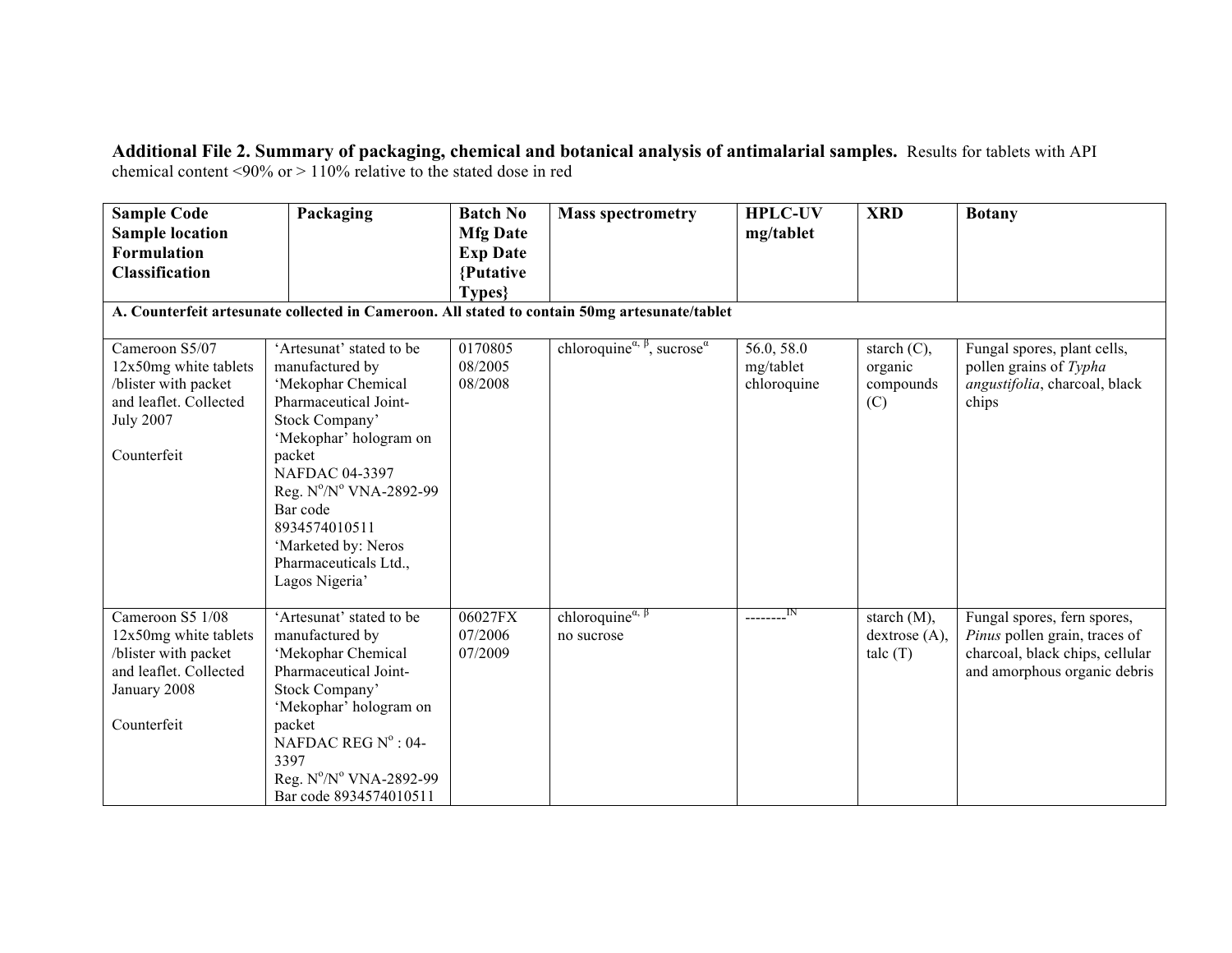| Cameroon S5 2/08<br>12x50mg white tablets<br>/blister with packet<br>and leaflet. Collected<br>January 2008<br>Counterfeit | Marketed by: Neros<br>Pharmaceuticals Ltd.,<br>Lagos Nigeria<br>'Artesunat' stated to be<br>manufactured by<br>'Mekophar Chemical<br>Pharmaceutical Joint-<br>Stock Company' and<br>'Marketed by: Neros<br>Pharmaceuticals Ltd.,<br>Lagos Nigeria'<br>'Mekophar' hologram on<br>packet<br>NAFDAC REG $N^{\circ}$ : 04- | 06027FX<br>07/2006<br>07/2009 | chloroquine <sup><math>\alpha, \beta</math></sup><br>no sucrose              |                             | starch $(M)$ ,<br>dextrose (A),<br>talc(T) | Fungal spores, fern spores,<br>Ulmus pollen grain, cellular<br>and amorphous debris                                                                                          |
|----------------------------------------------------------------------------------------------------------------------------|------------------------------------------------------------------------------------------------------------------------------------------------------------------------------------------------------------------------------------------------------------------------------------------------------------------------|-------------------------------|------------------------------------------------------------------------------|-----------------------------|--------------------------------------------|------------------------------------------------------------------------------------------------------------------------------------------------------------------------------|
|                                                                                                                            | 3397<br>Reg. N°/N° VNA-2892-99<br>Bar code 8934574010511                                                                                                                                                                                                                                                               |                               |                                                                              |                             |                                            |                                                                                                                                                                              |
| Cameroon S5 3/08<br>12x50mg white tablets<br>/blister with packet<br>and leaflet. Collected<br>January 2008<br>Counterfeit | 'Artesunat' stated to be<br>manufactured by<br>'Mekophar Chemical<br>Pharmaceutical Joint-<br>Stock Company' and<br>'Marketed by: Neros<br>Pharmaceuticals Ltd.,<br>Lagos Nigeria'<br>'Mekophar' hologram on<br>packet<br>NAFDAC REG $N^{\circ}$ : 04-<br>3397<br>Reg. N°/N° VNA-2892-99<br>Bar code 8934574010511     | 06027FX<br>07/2006<br>07/2009 | chloroquine <sup><math>\alpha</math>, <math>\beta</math></sup><br>no sucrose | $\overline{\phantom{a}}$ IN | starch $(M)$ ,<br>dextrose(A),<br>talc(T)  | Fungal spores ( $\sim$ 20 µm), rare<br>Asteraceae (daisies),<br>Chenopodiaceae and a folded<br>tricolporate pollen grain,<br>fungal hyphae, cellular and<br>amorphous debris |
| Cameroon S5 4/08<br>12x50mg white<br>tablets/blister with<br>packet and leaflet.                                           | 'Artesunat' stated to be<br>manufactured by<br>'Mekophar Chemical<br>Pharmaceutical Joint-                                                                                                                                                                                                                             | 06027FX<br>07/2006<br>07/2009 | chloroquine <sup><math>\alpha</math>, <math>\beta</math></sup><br>no sucrose | IN                          | starch $(M)$ ,<br>dextrose(A),<br>talc(T)  | Fungal spores, pollen grain?,<br>charcoal, black chips, cellular<br>and amorphous organic<br>debris, plant cellular material                                                 |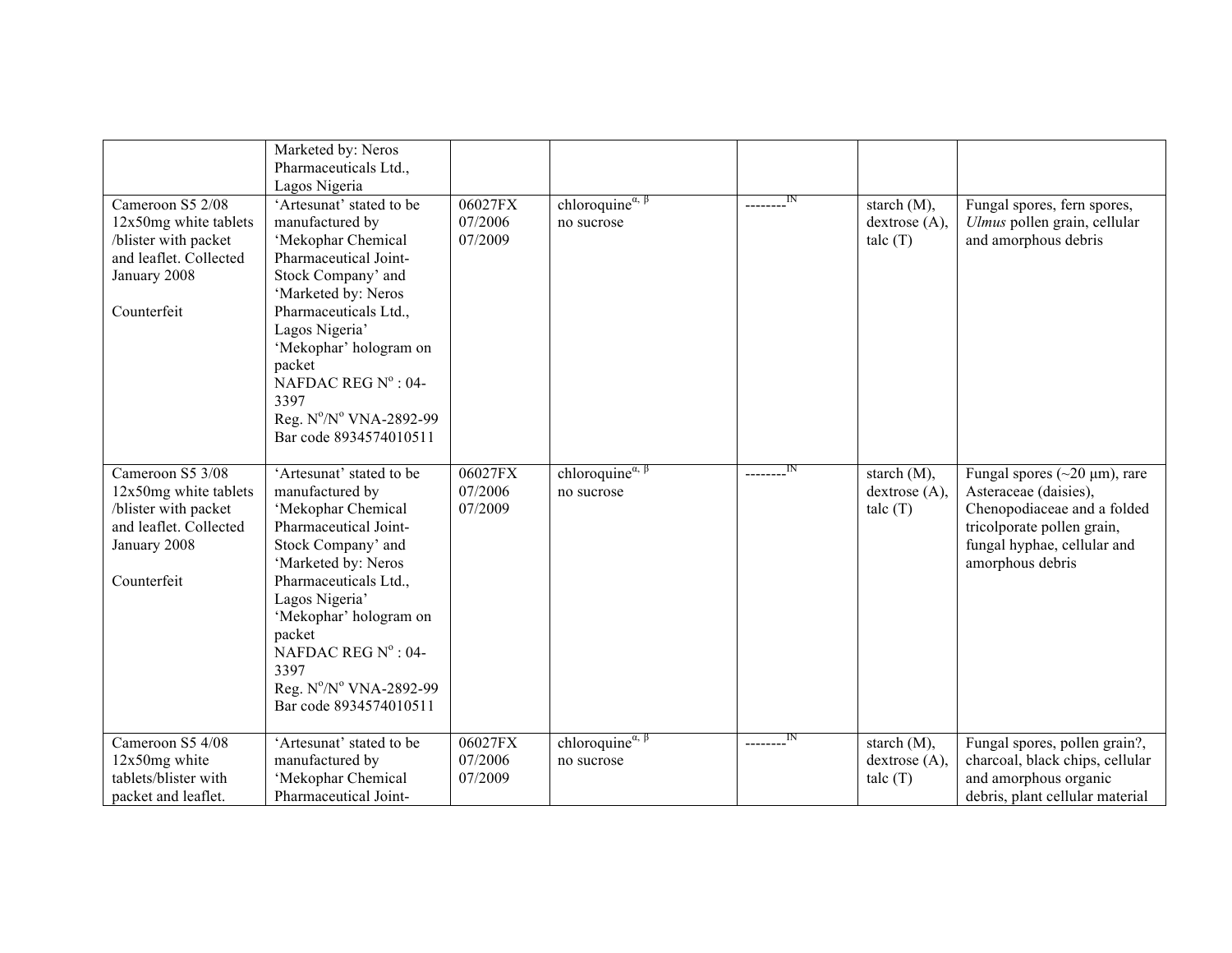| Collected January      | Stock Company' and           |          |                                                   |                   |                    | (up to $\sim$ 160 µm)          |
|------------------------|------------------------------|----------|---------------------------------------------------|-------------------|--------------------|--------------------------------|
|                        |                              |          |                                                   |                   |                    |                                |
| 2008                   | 'Marketed by: Neros          |          |                                                   |                   |                    |                                |
|                        | Pharmaceuticals Ltd.,        |          |                                                   |                   |                    |                                |
| Counterfeit            | Lagos Nigeria'               |          |                                                   |                   |                    |                                |
|                        | 'Mekophar' hologram on       |          |                                                   |                   |                    |                                |
|                        | packet                       |          |                                                   |                   |                    |                                |
|                        | NAFDAC REG $N^{\circ}$ : 04- |          |                                                   |                   |                    |                                |
|                        | 3397                         |          |                                                   |                   |                    |                                |
|                        | Reg. N°/N° VNA-2892-99       |          |                                                   |                   |                    |                                |
|                        | Bar code 8934574010511       |          |                                                   |                   |                    |                                |
| Cameroon S5 5/08       | 'Artesunat' stated to be     | 06027FX  | chloroquine <sup><math>\alpha, \beta</math></sup> | IN                | starch (M),        | Fungal spores, charcoal, black |
| 12x50mg white tablets  | manufactured by              | 07/2006  | no sucrose                                        |                   | dextrose(A),       | chips, Myrtaceae and Poaceae   |
| /blister with packet   | 'Mekophar Chemical           | 07/2009  |                                                   |                   | talc(T)            | (grass) pollen, cellular and   |
| and leaflet. Collected | Pharmaceutical Joint-        |          |                                                   |                   |                    | amorphous organic debris,      |
| January 2008           | Stock Company' and           |          |                                                   |                   |                    | plant cellular material        |
|                        | 'Marketed by: Neros          |          |                                                   |                   |                    |                                |
|                        | Pharmaceuticals Ltd.,        |          |                                                   |                   |                    |                                |
| Counterfeit            | Lagos Nigeria'               |          |                                                   |                   |                    |                                |
|                        | 'Mekophar' hologram on       |          |                                                   |                   |                    |                                |
|                        | packet                       |          |                                                   |                   |                    |                                |
|                        | NAFDAC REG $N^{\circ}$ : 04- |          |                                                   |                   |                    |                                |
|                        | 3397                         |          |                                                   |                   |                    |                                |
|                        |                              |          |                                                   |                   |                    |                                |
|                        | Reg. N°/N° VNA-2892-99       |          |                                                   |                   |                    |                                |
|                        | Bar code 8934574010511       |          |                                                   |                   |                    |                                |
|                        |                              |          |                                                   |                   |                    |                                |
| Lao 07/24-1, 07/24-2,  | 'Artesunat' stated to be     | 06004FN  | artesunate                                        | 52.0, 51.0, 52.0, | organic            | Very rare charcoal, ?Ulmus,    |
| 07/24-3, 07/24-4       | manufactured by              | 07/08/06 |                                                   | 52.0, 52.0        | compounds          | Cyatheaceae fern spores,       |
| 12x50mg white tablets  | 'Mekophar Chemical           | 08/2009  |                                                   | mg/tablet         | $(A)$ , starch     | Poaceae, Brassicaceae,         |
| /blister with packet   | Pharmaceutical Joint-        |          |                                                   |                   | $(M)$ , talc $(T)$ | Myrtaceae, Chenopodiaceae,     |
| and leaflet            | Stock Company'               |          |                                                   |                   |                    |                                |
|                        | No hologram                  |          |                                                   |                   |                    |                                |
| Genuine                | SDK/Reg.No: VNB-2339-        |          |                                                   |                   |                    |                                |
|                        | 04                           |          |                                                   |                   |                    |                                |
|                        | Bar code                     |          |                                                   |                   |                    |                                |
|                        | 8934574010245                |          |                                                   |                   |                    |                                |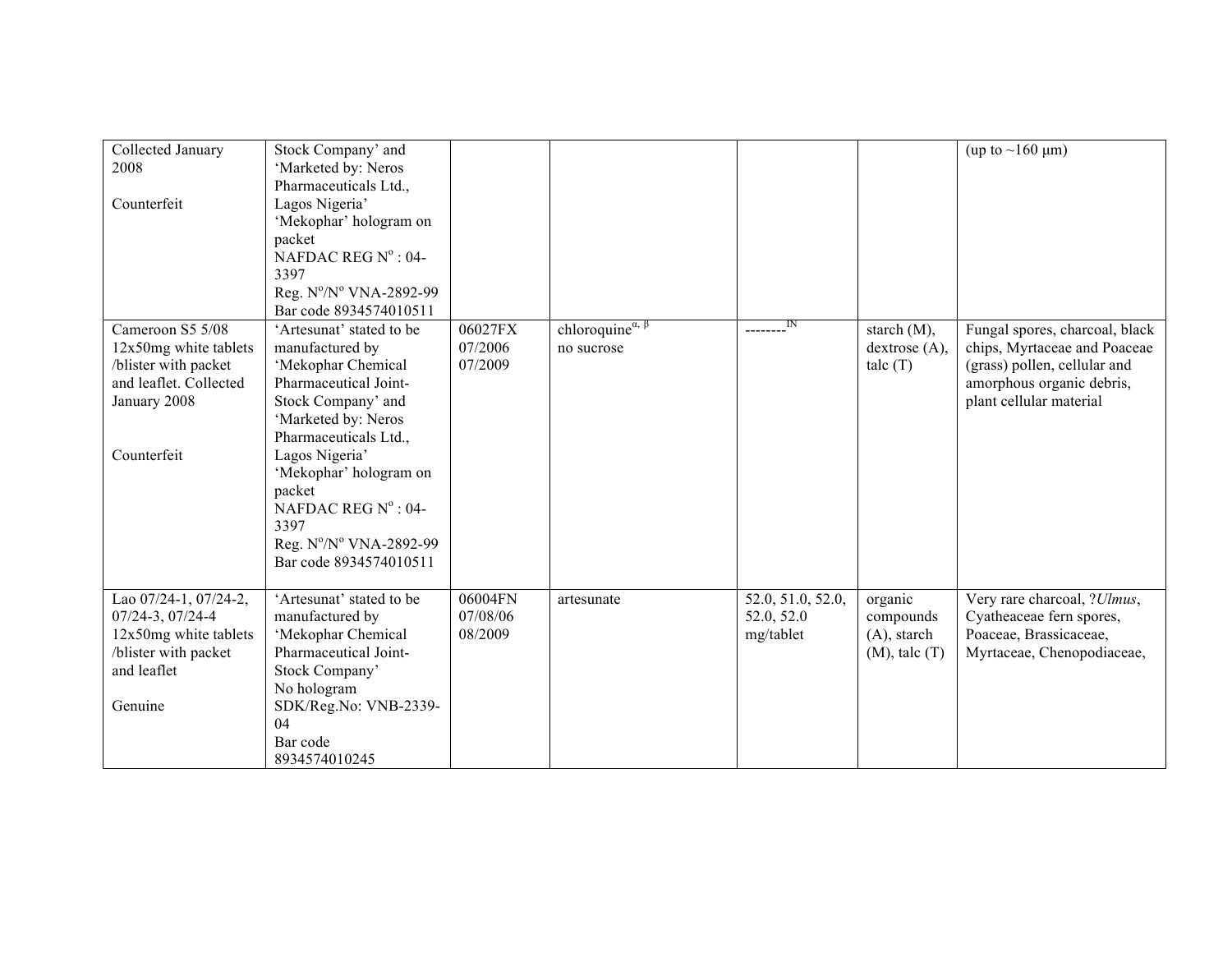| Lao 07/25-1, 07/25-2,<br>$07/25 - 3$ , $07/25 - 4$<br>12x50mg white tablets<br>/blister with packet<br>and leaflet<br>Genuine       | 'Artesunate' stated to be<br>manufactured by<br>'Mediplantex<br>358 Giai Phong Road -<br>Hanoi- Viet Nam'<br>No hologram<br>Reg.No.<br>$VNA - 2820 - 05$<br>Myanmar Reg. No:<br>0907A7304<br>Bar code<br>893504100035<br>Packet circular seal | 061106<br>31/11/06<br>11 2009   | artesunate | 50.5, 52.5, 48.0<br>mg/tablet                                       | starch $(A)$ ,<br>talc(M)                                    | Charcoal (some wood<br>derived), Poaceae, Pinus,<br>Betula, Palmae, Trema, Alnus,<br>Fraxinus, Cyperaceae<br>(sedges), Chenopodiaceae<br>pollen, Cyatheaceae and<br>Hymenophyllaceae fern<br>spores |
|-------------------------------------------------------------------------------------------------------------------------------------|-----------------------------------------------------------------------------------------------------------------------------------------------------------------------------------------------------------------------------------------------|---------------------------------|------------|---------------------------------------------------------------------|--------------------------------------------------------------|-----------------------------------------------------------------------------------------------------------------------------------------------------------------------------------------------------|
| Thai/Burma border<br>S 66<br>12x50mg white tablets<br>/blister with packet<br>and leaflet<br>Genuine                                | 'Artesunat' stated to be<br>manufactured for 'AA<br>Medical Products Ltd., by<br>Mekophar, Vietnam'<br>MYN Reg.No.:<br>R0906A3639                                                                                                             | 07038FX<br>09/2007<br>09/2010   | artesunate | 52.5 mg/tablet                                                      | organic<br>compounds<br>$(A)$ , starch<br>$(M)$ , talc $(T)$ | Poaceae with fungal spores<br>inside, Pinus, Typha,<br>Apiaceae (carrot family),<br>Asteraceae, Chenopodiaceae<br>pollen                                                                            |
| Thai/Burma border<br>S 67<br>12x50mg white tablets<br>/blister with packet<br>and leaflet<br>Genuine                                | 'Artesunate' stated to be<br>manufactured for 'AA<br>Medical Products Ltd., by<br>Mekophar, Vietnam'<br>MYN Reg.No.:<br>0406A3639                                                                                                             | 06038FX<br>09/2006<br>09/2009   | artesunate | 51.5 mg/tablet                                                      | organic<br>compounds<br>$(A)$ , starch<br>$(M)$ , talc $(T)$ | Black chips, hyaline "cysts",<br>Poaceae, ?Sapotaceae pollen                                                                                                                                        |
| Mek 10/03, 10/05<br>Genuine, direct from<br>manufacturer<br>12x50mg white tablets<br>/blister with packet<br>and leaflet<br>Genuine | 'Artesunat' stated to be<br>manufactured by<br>'Mekophar Chemical<br>Pharmaceutical Joint-<br>Stock Co.' and<br>marketed by: 'NEROS<br><b>PHARMACUETICALS</b><br>LTD., LAGOS,<br>NIGERIA.'<br>'Neros MKP' hologram                            | 10005FX<br>25/03/10<br>25/03/13 | artesunate | artesunate 51.0.<br>50.0, 49.0 and<br>51.0, 51.0, 52.0<br>mg/tablet | -------                                                      |                                                                                                                                                                                                     |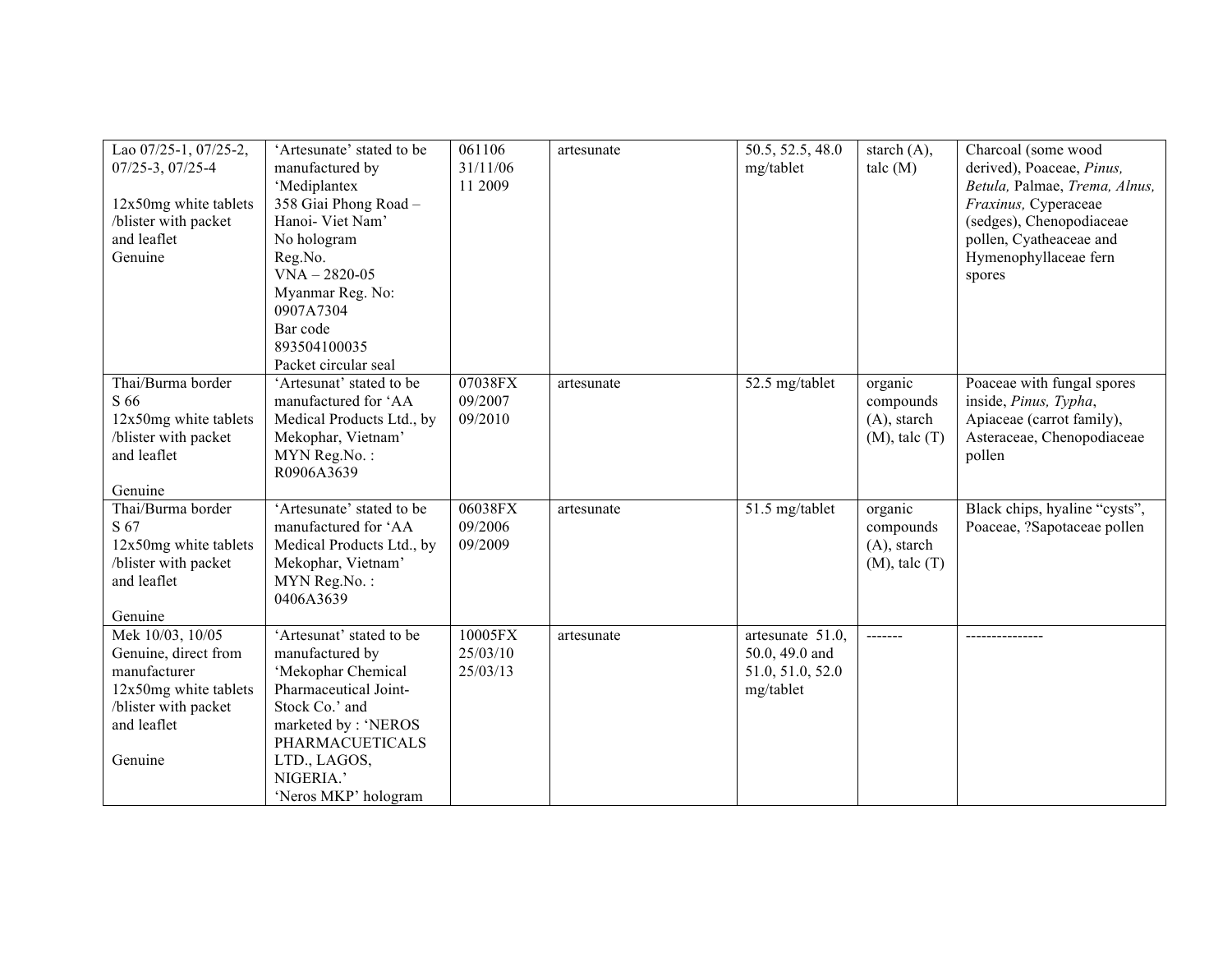|                                                                                                                                                 |                               |                        | B. Counterfeit dihydroartemisinin (DHA) collected in Kenya and Nigeria. All samples stated to contain 60mg DHA. All stated to be manufactured by 'Jiaxing |                           |                                    |                                                                      |  |  |
|-------------------------------------------------------------------------------------------------------------------------------------------------|-------------------------------|------------------------|-----------------------------------------------------------------------------------------------------------------------------------------------------------|---------------------------|------------------------------------|----------------------------------------------------------------------|--|--|
| Nanhu Pharmaceutical Co. Ltd. Jiaxing City, under license of Beijing Holley-Cotec Pharmaceuticals (PR China)' with stated trade name 'Cotecxin' |                               |                        |                                                                                                                                                           |                           |                                    |                                                                      |  |  |
|                                                                                                                                                 |                               |                        |                                                                                                                                                           |                           |                                    |                                                                      |  |  |
| Kenya 07/01, Genuine                                                                                                                            | Tablet diameter               | <b>MFD</b>             | dihydroartemisinin <sup><math>\alpha</math>, <math>\beta</math></sup>                                                                                     | 60.6 mg/tablet            | organic                            | Charcoal fragments, isolated                                         |  |  |
| 8x60mg white                                                                                                                                    | $9.22$ mm<br>& thickness=3.98 | 10112006; EXP          |                                                                                                                                                           | dihydroartemisi           | compounds                          | plant cells, very rare fungal                                        |  |  |
| tablets/blister with packet<br>and leaflet                                                                                                      |                               | 11/2009; LOT<br>031106 |                                                                                                                                                           | nin                       | $(C)$ , lactose<br>$(M)$ , glucose | spores and hyphae, Picea,<br>Malvaceae (probably Hibiscus            |  |  |
|                                                                                                                                                 | mm                            |                        |                                                                                                                                                           |                           | $(M)$ , starch                     | spp.), Moraceae (cannabis                                            |  |  |
| Genuine                                                                                                                                         |                               |                        |                                                                                                                                                           |                           | (M)                                | family)                                                              |  |  |
|                                                                                                                                                 |                               |                        |                                                                                                                                                           |                           |                                    |                                                                      |  |  |
| Kenya 07/02                                                                                                                                     | Tablet diameter=              | <b>MFD</b>             | No API detected                                                                                                                                           | No                        | starch $(A)$ ,                     | Abundant fine charcoal, rare                                         |  |  |
| 8x60mg white                                                                                                                                    | $9.14$ mm $\&$                | 10042006; EXP          |                                                                                                                                                           | dihydroartemisi           | dolomite                           | fungal hyphae, occasional                                            |  |  |
| tablets/blister with packet                                                                                                                     | thickness=5.27                | 04/2009; LOT           |                                                                                                                                                           | nin detected              | (M), calcite                       | fungal cellular clusters and at                                      |  |  |
| and leaflet                                                                                                                                     | mm. Differences               | 030406                 |                                                                                                                                                           |                           | $(M)$ , quartz                     | least 4 different types of                                           |  |  |
|                                                                                                                                                 | in colour of                  |                        |                                                                                                                                                           |                           | (M)                                | abundant, relatively large (up                                       |  |  |
| Counterfeit                                                                                                                                     | packaging                     |                        |                                                                                                                                                           |                           |                                    | to 37 $\mu$ m), mainly thick                                         |  |  |
|                                                                                                                                                 |                               |                        |                                                                                                                                                           |                           |                                    | walled, brown fungal spores,                                         |  |  |
|                                                                                                                                                 |                               |                        |                                                                                                                                                           |                           |                                    | totaling over 3,300 on the 22<br>slides (i.e. $\sim$ 1000 grains per |  |  |
|                                                                                                                                                 |                               |                        |                                                                                                                                                           |                           |                                    | tablet). Pinus, Asteraceae,                                          |  |  |
|                                                                                                                                                 |                               |                        |                                                                                                                                                           |                           |                                    | Chenopodiaceae, Fagaceae,                                            |  |  |
|                                                                                                                                                 |                               |                        |                                                                                                                                                           |                           |                                    | Quercus?, Rubiaceae                                                  |  |  |
| Private hospital, Nigeria                                                                                                                       | -------                       | MFD 2003;              | $\alpha$ cetaminophen $\beta$                                                                                                                             | N <sub>o</sub>            |                                    |                                                                      |  |  |
| 8x60mg white                                                                                                                                    |                               | <b>EXP November</b>    |                                                                                                                                                           | dihydroartemisi           |                                    |                                                                      |  |  |
| tablets/blister                                                                                                                                 |                               | 2005                   |                                                                                                                                                           | nin detected              |                                    |                                                                      |  |  |
|                                                                                                                                                 |                               | Lot Number             |                                                                                                                                                           | (LSHTM)                   |                                    |                                                                      |  |  |
| Counterfeit                                                                                                                                     |                               | 02110                  |                                                                                                                                                           |                           |                                    |                                                                      |  |  |
|                                                                                                                                                 |                               |                        | C. Counterfeit halofantrine collected in West Africa and China. Tablets stated to contain 250mg halofantrine                                              |                           |                                    |                                                                      |  |  |
|                                                                                                                                                 |                               |                        |                                                                                                                                                           |                           |                                    |                                                                      |  |  |
| BN 694 Genuine                                                                                                                                  | 'Halfan' stated to be         | 694                    | halofantrine <sup><math>\alpha</math>, <math>\beta</math></sup>                                                                                           | 250 mg/tablet             | ---------                          |                                                                      |  |  |
| 6 tablets/blister                                                                                                                               | manufactured by               | Mfg Apr02              |                                                                                                                                                           | halofantrine <sup>7</sup> |                                    |                                                                      |  |  |
| Direct from manufacturer                                                                                                                        | 'SmithKline                   | Exp Apr05              |                                                                                                                                                           |                           |                                    |                                                                      |  |  |
|                                                                                                                                                 | Beecham                       | {Genuine}              |                                                                                                                                                           |                           |                                    |                                                                      |  |  |
| Genuine                                                                                                                                         | Laboratoires                  |                        |                                                                                                                                                           |                           |                                    |                                                                      |  |  |
|                                                                                                                                                 | Pharmaceutiques'              |                        |                                                                                                                                                           |                           |                                    |                                                                      |  |  |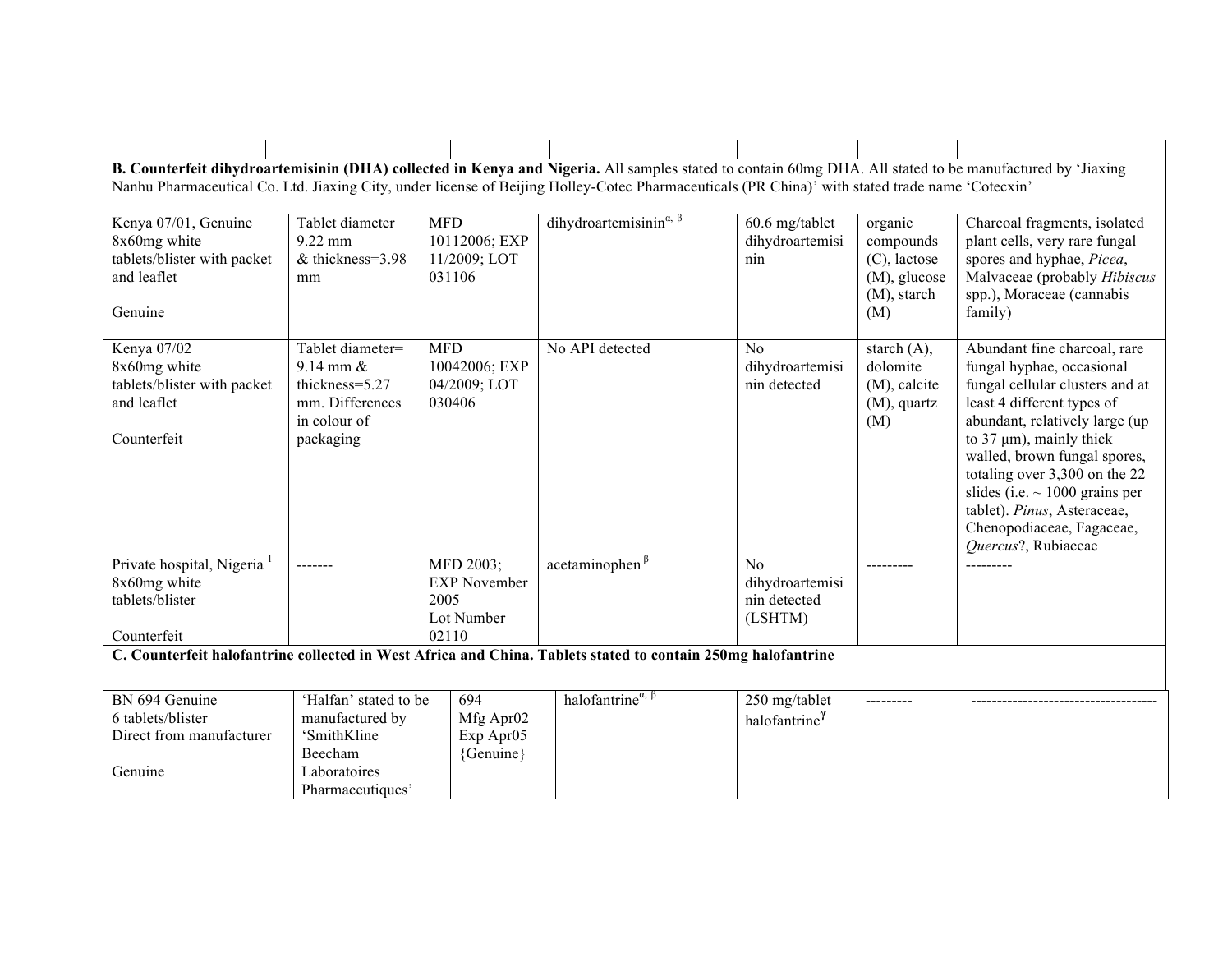| 2007 Sierra Leone<br>6 tablets/blister<br>Counterfeit | 'Halfan' stated to be<br>manufactured by<br>'SmithKline<br>Beecham<br>Laboratoires<br>Pharmaceutiques'                                                                                                                                                                                                                             | 550<br>Mfg Jun99<br>Exp Jun02<br>${A}$              | artemisinin $\alpha$ , $\beta$                                 | 25.0 mg/tablet<br>artemisinin  | --------- |  |
|-------------------------------------------------------|------------------------------------------------------------------------------------------------------------------------------------------------------------------------------------------------------------------------------------------------------------------------------------------------------------------------------------|-----------------------------------------------------|----------------------------------------------------------------|--------------------------------|-----------|--|
| 2008 Sierra Leone<br>6 tablets/blister<br>Counterfeit | 'Halfan' stated to be<br>manufactured by<br>'SmithKline<br>Beecham<br>Laboratoires<br>Pharmaceutiques'                                                                                                                                                                                                                             | $\overline{605}$<br>Mfg May00<br>Exp May03<br>${A}$ | artemisinin <sup><math>\alpha</math>, <math>\beta</math></sup> | 21.0 mg/tablet<br>artemisinin  |           |  |
| 2015 Nigeria<br>6 tablets/blister<br>Counterfeit      | 'Halfan' stated to be<br>manufactured by<br>'SmithKline<br>Beecham<br>Laboratoires<br>Pharmaceutiques'                                                                                                                                                                                                                             | 613<br>Mfg Jan00<br>Exp Jan03<br>${A}$              | artemisinin <sup><math>\alpha</math>, <math>\beta</math></sup> | 35.0 mg/tablet<br>artemisinin  | --------- |  |
| 4020 Nigeria<br>6 tablets/blister<br>Counterfeit      | 'Halfan' stated to be<br>manufactured by<br>'SmithKline<br>Beecham<br>Laboratoires<br>Pharmaceutiques'<br>Same blister design<br>(apart from use of<br>different batch data),<br>same rudimentary<br>'GSK' holographic<br>label and same leaflet<br>as 4023. However,<br>blister strip is not<br>from the same tooling<br>as 4023. | 709<br>Mfg Jun02<br>Exp Jun05<br>$\{D\}$            | acetaminophen $a, \beta$                                       | 317 mg/tablet<br>acetaminophen | --------- |  |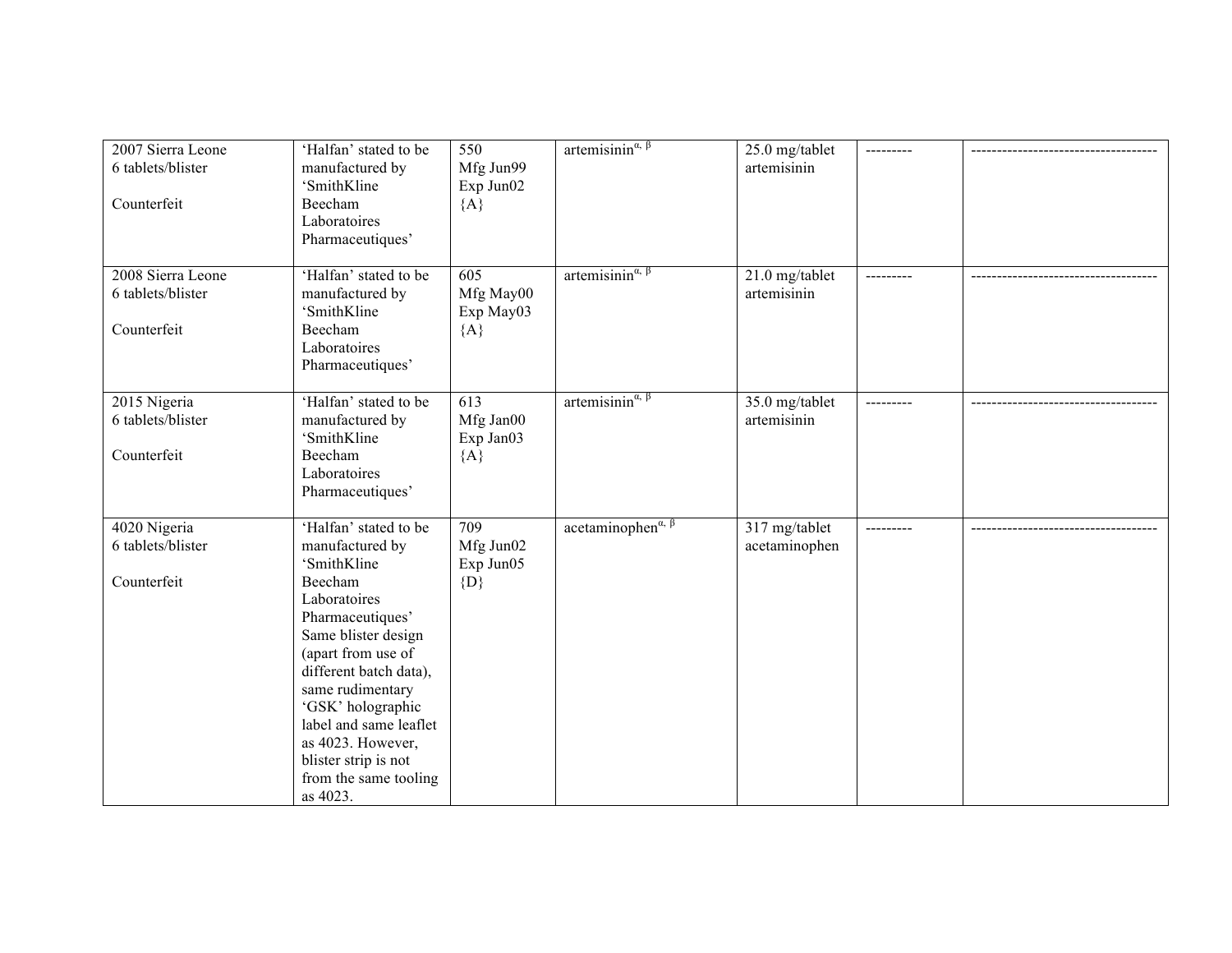| 4021 Nigeria<br>6 tablets/blister<br>Counterfeit  | 'Halfan' stated to be<br>manufactured by<br>'SmithKline<br>Beecham                                                                                                                                | 550<br>Mfg Jun99<br>Exp Jun04<br>${A}$   | artemisinin <sup><math>\alpha</math>, <math>\beta</math></sup> | $\sim$ 70 mg/tablet<br>artemisinin         | ---------                                     |                                                                                                                 |
|---------------------------------------------------|---------------------------------------------------------------------------------------------------------------------------------------------------------------------------------------------------|------------------------------------------|----------------------------------------------------------------|--------------------------------------------|-----------------------------------------------|-----------------------------------------------------------------------------------------------------------------|
|                                                   | Laboratoires<br>Pharmaceutiques'<br>No holographic label                                                                                                                                          |                                          |                                                                |                                            |                                               |                                                                                                                 |
| 4023 Nigeria<br>6 tablets/blister<br>Counterfeit  | 'Halfan' stated to be<br>manufactured by<br>'SmithKline<br>Beecham<br>Laboratoires<br>Pharmaceutiques"<br>See 4020                                                                                | 710<br>Mfg May02<br>Exp May05<br>$\{D\}$ | acetaminophen $\alpha$ , $\beta$                               | $\sim$ 256 mg tablet<br>acetaminophen      | ---------                                     |                                                                                                                 |
| 4024 Nigeria<br>6 tablets/blister<br>Counterfeit  | 'Halfan' stated to be<br>manufactured by<br>'SmithKline<br>Beecham<br>Laboratoires<br>Pharmaceutiques'<br>Rudimentary 'SB'<br>holographic label<br>(enhancement to label<br>present on 5106)      | 710<br>Mfg Jun02<br>Exp Jun05<br>${B}$   | $acetaminophen^{\beta}$                                        | $\sim$ 0.2 mg/tablet<br>acetaminophen      |                                               |                                                                                                                 |
| 5029 Tanzania<br>6 tablets/blister<br>Counterfeit | 'Halfan' stated to be<br>manufactured by<br>'SmithKline<br>Beecham<br>Laboratoires<br>Pharmaceutiques'<br>Genuine sample but<br>year of Mfg and Exp<br>altered to extend shelf<br>life by 2 years | 666<br>Mfg May03<br>Exp May06            | halofantrine<br>hydrochloride <sup>8</sup>                     | 250 mg/tablet<br>halofantrine <sup>7</sup> | organic<br>compounds<br>$(A)$ , starch<br>(C) | One fungal spore, rare, very<br>small charcoal fragments,<br>pitted plant cells, very<br>common starch granules |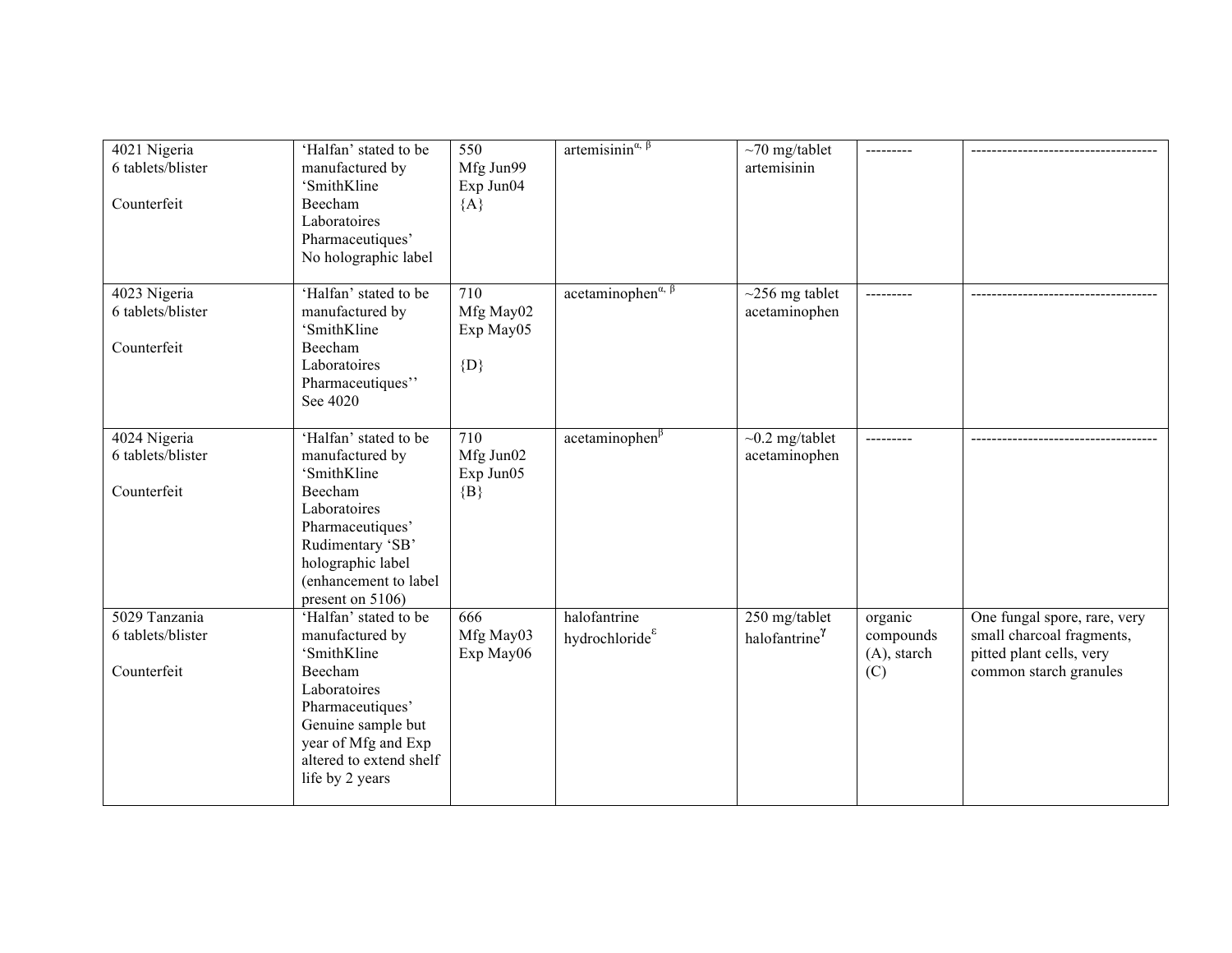| 5070 Nigeria<br>6 tablets/blister | 'Halfan' stated to be<br>manufactured by | 735<br>Mfg Jan03 | acetaminophen $^{\epsilon_{\beta}}$                                |               | talc $(A)$ ,<br>starch $(M)$ , | Fungal spores and hyphae,<br>very small charcoal |
|-----------------------------------|------------------------------------------|------------------|--------------------------------------------------------------------|---------------|--------------------------------|--------------------------------------------------|
|                                   | 'SmithKline                              | Exp Jan06        |                                                                    |               | quartz,                        | fragments, Fagopyrum,                            |
| Counterfeit                       | Beecham                                  |                  |                                                                    |               | chlorite and                   | Pinus, Artemisia,                                |
|                                   | Laboratoires                             |                  |                                                                    |               | organic                        | Chenopodiaceae, Sesamum                          |
|                                   | Pharmaceutiques'.                        |                  |                                                                    |               | compounds                      | pollen grains. No wind blown                     |
|                                   | Same blister design as                   |                  |                                                                    |               |                                | grass pollen suggests                            |
|                                   | 5312 with                                |                  |                                                                    |               |                                | seasonally arid area                             |
|                                   | rudimentary (but                         |                  |                                                                    |               |                                |                                                  |
|                                   | more sophisticated                       |                  |                                                                    |               |                                |                                                  |
|                                   | than 4020 $&$ 4023)                      |                  |                                                                    |               |                                |                                                  |
|                                   | 'GSK' holographic                        |                  |                                                                    |               |                                |                                                  |
|                                   | label                                    |                  |                                                                    |               |                                |                                                  |
| 5106 Cameroon                     | 'Halfan' stated to be                    | 690              | $\arctan$ inophen <sup><math>\alpha, \beta</math></sup>            | 302 mg/tablet |                                |                                                  |
| 6 tablets/blister                 | manufactured by                          | Not listed       |                                                                    | acetaminophen |                                |                                                  |
|                                   | 'SmithKline                              | $\{D\}$          |                                                                    |               |                                |                                                  |
| Counterfeit                       | Beecham                                  |                  |                                                                    |               |                                |                                                  |
|                                   | Laboratoires                             |                  |                                                                    |               |                                |                                                  |
|                                   | Pharmaceutiques'                         |                  |                                                                    |               |                                |                                                  |
|                                   | Very rudimentary                         |                  |                                                                    |               |                                |                                                  |
|                                   | 'SB' holographic                         |                  |                                                                    |               |                                |                                                  |
|                                   | label                                    |                  |                                                                    |               |                                |                                                  |
| 5176 Democratic Republic          | 'Halfan' stated to be                    | 768              | No API detected <sup><math>\alpha</math>, <math>\beta</math></sup> | No API        |                                |                                                  |
| of Congo                          | manufactured by                          | Mfg Jan04        |                                                                    | detected      |                                |                                                  |
| 6 tablets/blister                 | 'SmithKline                              | Exp Jan07        |                                                                    |               |                                |                                                  |
|                                   | Beecham                                  | $\{B\}$          |                                                                    |               |                                |                                                  |
| Counterfeit                       | Laboratoires                             |                  |                                                                    |               |                                |                                                  |
|                                   | Pharmaceutiques'                         |                  |                                                                    |               |                                |                                                  |
|                                   | Refined version of                       |                  |                                                                    |               |                                |                                                  |
|                                   | 'GSK' holographic                        |                  |                                                                    |               |                                |                                                  |
|                                   | label with increased                     |                  |                                                                    |               |                                |                                                  |
|                                   | clarity in comparison                    |                  |                                                                    |               |                                |                                                  |
|                                   | to those on 5070 $&$                     |                  |                                                                    |               |                                |                                                  |
|                                   | 5312 - with finer                        |                  |                                                                    |               |                                |                                                  |
|                                   | design elements e.g.                     |                  |                                                                    |               |                                |                                                  |
|                                   | micro text (see also                     |                  |                                                                    |               |                                |                                                  |
|                                   | 6227, 7103 & 7135E)                      |                  |                                                                    |               |                                |                                                  |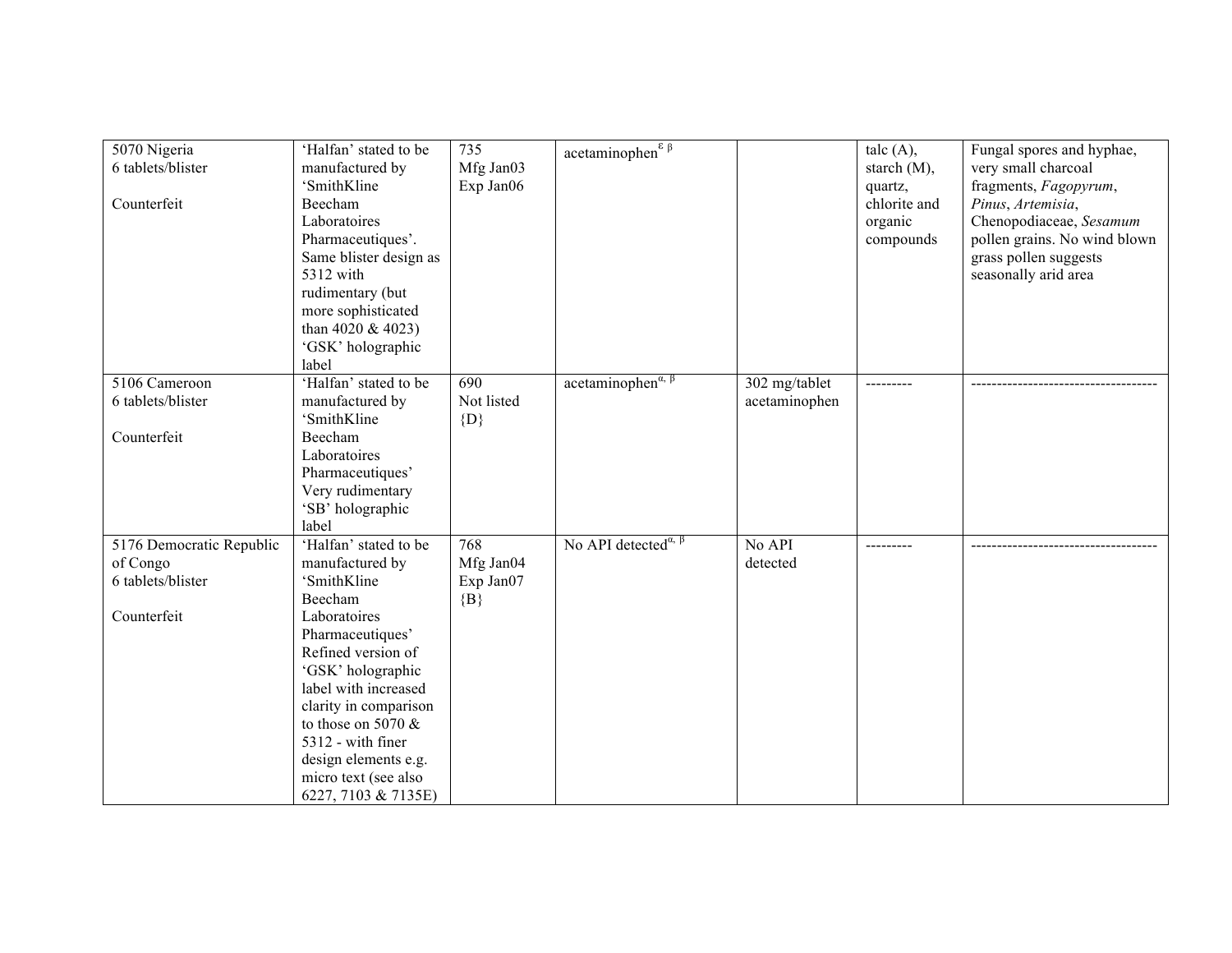| 5312 Liberia      | 'Halfan' stated to be | 735       | $\alpha$ cetaminophen <sup><math>\alpha, \beta</math></sup> | 58.0 mg/tablet  |               |  |
|-------------------|-----------------------|-----------|-------------------------------------------------------------|-----------------|---------------|--|
| 6 tablets/blister | manufactured by       | Mfg Jan03 |                                                             | acetaminophen   |               |  |
|                   | 'SmithKline           | Exp Jan06 |                                                             |                 |               |  |
| Counterfeit       | Beecham               | $\{E\}$   |                                                             |                 |               |  |
|                   | Laboratoires          |           |                                                             |                 |               |  |
|                   | Pharmaceutiques'      |           |                                                             |                 |               |  |
|                   | Same design as 5070   |           |                                                             |                 |               |  |
|                   | with rudimentary (but |           |                                                             |                 |               |  |
|                   | more sophisticated    |           |                                                             |                 |               |  |
|                   | than 4020 & 4023)'    |           |                                                             |                 |               |  |
|                   | GSK' holographic      |           |                                                             |                 |               |  |
|                   | label                 |           |                                                             |                 |               |  |
| 6227 China        | 'Halfan' stated to be | 803       | $acetaminophen^{\beta}$                                     | $<$ 1 mg/tablet |               |  |
| 6 tablets/blister | manufactured by       | Mfg Sep04 |                                                             | acetaminophen   |               |  |
|                   | 'SmithKline           | Exp Sep07 |                                                             |                 |               |  |
| Counterfeit       | Beecham               | ${C}$     |                                                             |                 |               |  |
|                   | Laboratoires          |           |                                                             |                 |               |  |
|                   | Pharmaceutiques'      |           |                                                             |                 |               |  |
|                   | Similar holographic   |           |                                                             |                 |               |  |
|                   | label design to 5176, |           |                                                             |                 |               |  |
|                   | 7103 & 7135E.         |           |                                                             |                 |               |  |
|                   | Same blister as 7073B |           |                                                             |                 |               |  |
|                   | apart from changed    |           |                                                             |                 |               |  |
|                   | Mfg and Exp date      |           |                                                             |                 |               |  |
|                   | data and different    |           |                                                             |                 |               |  |
|                   | (enhanced detailed    |           |                                                             |                 |               |  |
|                   | design elements on    |           |                                                             |                 |               |  |
|                   | 7073B) version of     |           |                                                             |                 |               |  |
|                   | 'GSK' holographic     |           |                                                             |                 |               |  |
|                   | label                 |           |                                                             |                 |               |  |
| 7103 Nigeria      | 'Halfan' stated to be | 781       | dipyrone <sup><math>\alpha, \beta</math></sup>              |                 | $\frac{1}{2}$ |  |
| 6 tablets/blister | manufactured by       | Mfg Jan05 |                                                             |                 |               |  |
|                   | 'SmithKline           | Exp Jan08 |                                                             |                 |               |  |
| Counterfeit       | Beecham               |           |                                                             |                 |               |  |
|                   | Laboratoires          |           |                                                             |                 |               |  |
|                   | Pharmaceutiques'      |           |                                                             |                 |               |  |
|                   | Similar holographic   |           |                                                             |                 |               |  |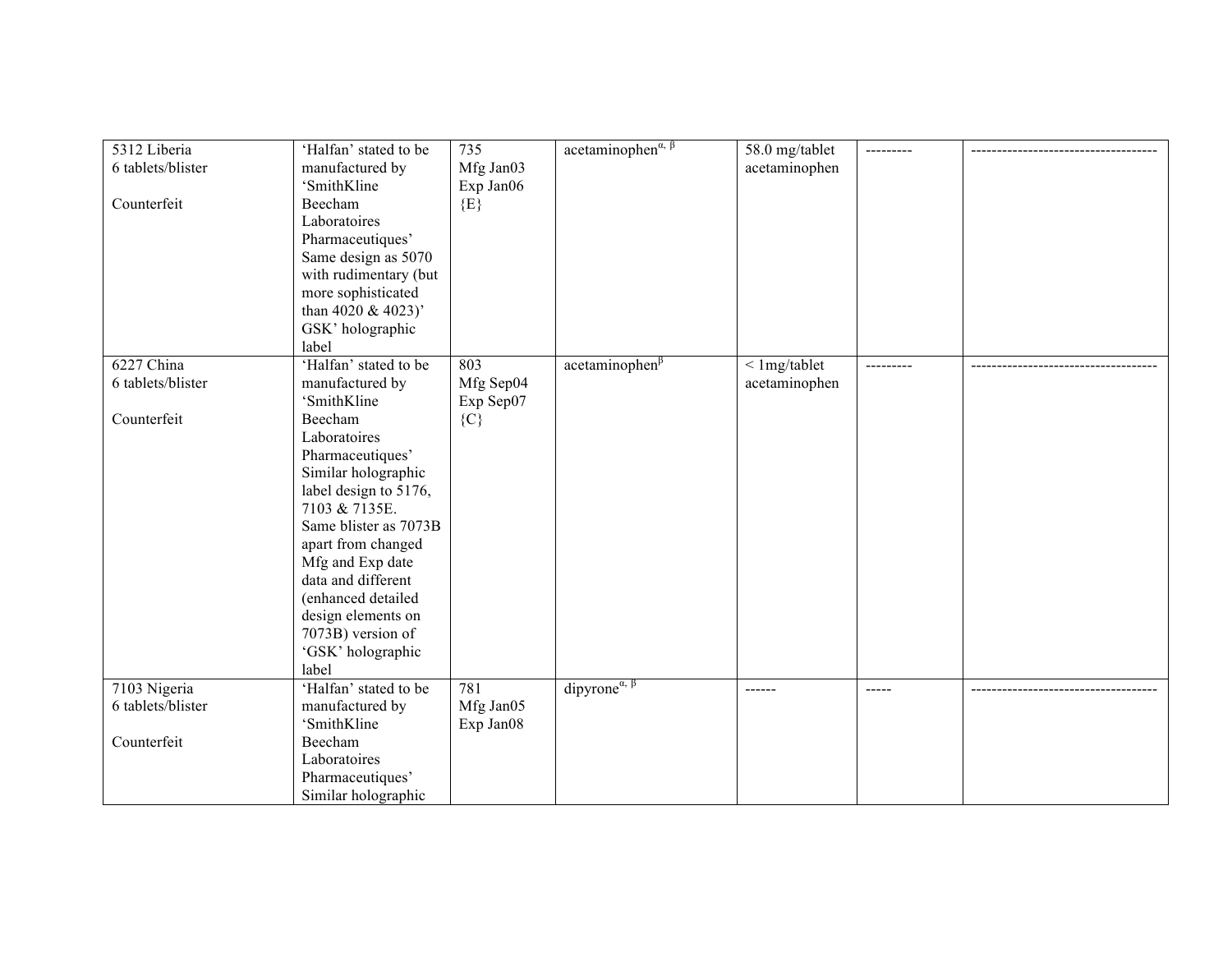|                                                   | label design to 5176,<br>6227 & 7135E                                                                                                                                                                                                                                            |                                            |                                             |                                                             |                                                                           |                                                                                                                                                              |
|---------------------------------------------------|----------------------------------------------------------------------------------------------------------------------------------------------------------------------------------------------------------------------------------------------------------------------------------|--------------------------------------------|---------------------------------------------|-------------------------------------------------------------|---------------------------------------------------------------------------|--------------------------------------------------------------------------------------------------------------------------------------------------------------|
| 7073b Nigeria<br>6 tablets/blister<br>Counterfeit | 'Halfan' stated to be<br>manufactured by<br>'SmithKline<br>Beecham<br>Laboratoires<br>Pharmaceutiques'.<br>Same blister design as<br>6227 apart from<br>changed Mfg and Exp<br>date data and different<br>(more rudimentary on<br>6227) version of<br>'GSK' holographic<br>label | 803<br>Mfg Sep06<br>Exp Sep09              | No API detected $\int^{\varepsilon} \alpha$ | -------                                                     | calcite $(A)$ ,<br>Starch $(C)$ ,<br>Talc $(M)$ ,<br>organic<br>compounds | Betula pollen grain and<br>Stenochlaena fern spore,<br>fungal spores, very small<br>charcoal fragments, calcite<br>slivers and starch grains,<br>Pinus sacci |
| 7135a Nigeria<br>6 tablets/blister<br>Genuine     | 'Halfan' stated to be<br>manufactured by<br>'SmithKline<br>Beecham<br>Laboratoires<br>Pharmaceutiques'                                                                                                                                                                           | 820<br>Mfg Dec05<br>Exp Dec08              | halofantrine<br>hydrochloride $\epsilon$    | 250 mg/tablet<br>halofantrine<br>hydrochloride <sup>7</sup> | organic<br>compounds<br>$(A)$ , starch<br>(C)                             | Rare, very small charcoal<br>fragments, pitted plant<br>vessels. No pollen                                                                                   |
| 7135e Nigeria<br>6 tablets/blister<br>Counterfeit | 'Halfan' stated to be<br>manufactured by<br>'SmithKline<br>Beecham<br>Laboratoires<br>Pharmaceutiques'<br>Similar holographic<br>label design to 5176,<br>6227 & 7103                                                                                                            | $\overline{817}$<br>Exp Dec05<br>Mfg Dec08 | pyrimethamine®                              | -------                                                     | talc $(A)$ ,<br>Starch (M),<br>chlorite                                   | Pollen grains of Cyperaceae<br>and Chenopodiaceae, rare<br>fungal spores, rare, very small<br>charcoal and plant cellular<br>fragments                       |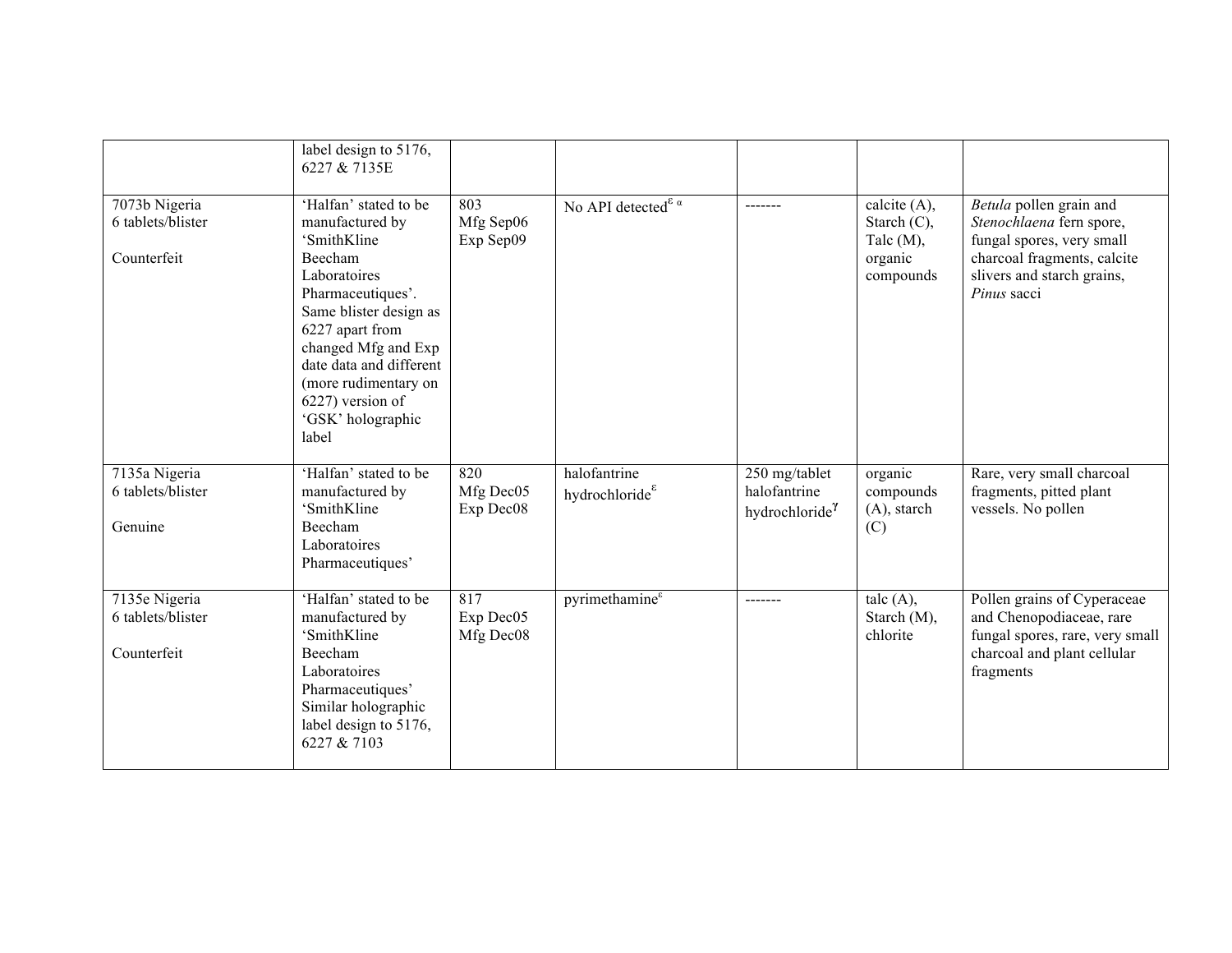|                                                    |                    |            | D. Counterfeit co-formulated dihydroartemisinin-piperaquine collected in China, destined for Africa. Tablets stated to contain co-formulated      |                 |                    |                                     |
|----------------------------------------------------|--------------------|------------|---------------------------------------------------------------------------------------------------------------------------------------------------|-----------------|--------------------|-------------------------------------|
|                                                    |                    |            | dihydroartemisinin-piperaquine (40mg & 320mg). All stated to be manufactured by 'Zheijiang Holley Nanhu Pharmaceutical Group Ltd Under license of |                 |                    |                                     |
| HolleyPharm' with stated trade name 'Duo-Cotecxin' |                    |            |                                                                                                                                                   |                 |                    |                                     |
| China 07/14, Genuine                               |                    | 0806       | dihydroartemisinin $\alpha$ , $\beta$ ,                                                                                                           | Dihydroartemisi | starch $(A)$ ,     | Fungal spores, black chips,         |
| 8 blue tablets/blister with                        | 'Composition per   | 09082006   | piperaquine $\alpha$                                                                                                                              | nin 38.0, 37.8  | quartz $(T)$ ,     | Pinus, Poaceae, Moraceae            |
| packet and leaflet                                 | tablet' in English | 08/2008    |                                                                                                                                                   | mg/tablet,      | clay               | pollen grains, black synthetic      |
| Direct from manufacturer                           | text on packet     |            |                                                                                                                                                   | 291, 286        | minerals $(T)$ .   | thread                              |
|                                                    | edge               |            |                                                                                                                                                   | piperaquine     | talc(M)            |                                     |
| Genuine                                            | Text transverse    |            |                                                                                                                                                   | mg/tablet       |                    |                                     |
| China 07/15                                        | across blisterpack | 0806       | dihydroartemisinin <sup><math>\alpha</math>, <math>\beta</math></sup> ,                                                                           | Dihydroartemisi | starch $(A)$ ,     | Rare Cibotium fern                  |
| Genuine                                            |                    | 09082006   | piperaquine $\alpha$                                                                                                                              | nin 37.0, 37.7  | clay               | (Dicksoniaceae) spores,             |
| 8 blue tablets/blister with                        | Hologram           | 08/2008    |                                                                                                                                                   | mg/tablet, 303, | minerals $(T)$ .   | Oleaceae pollen, organic            |
| packet and leaflet                                 |                    |            |                                                                                                                                                   | 302 piperaquine | talc(M)            | material ( $\sim$ 160 µm), numerous |
| Direct from manufacturer                           |                    |            |                                                                                                                                                   | mg/tablet       |                    | black chips                         |
|                                                    |                    |            |                                                                                                                                                   |                 |                    |                                     |
| Genuine                                            |                    |            |                                                                                                                                                   |                 |                    |                                     |
| China 07/16                                        |                    | 0806       | dihydroartemisinin <sup><math>\alpha</math>, <math>\beta</math>,</sup>                                                                            | Dihydroartemisi | starch $(A)$ ,     | Fungal spores, Cibotium fern        |
| Genuine                                            |                    | 09082006   | piperaquine $\alpha$                                                                                                                              | nin 37.3, 37.7  | clay               | (Dicksoniaceae) spores, Pinus       |
| 8 blue tablets/blister with                        |                    | 08/2008    |                                                                                                                                                   | mg/tablet,      | minerals $(T)$     | pollen, organic debris,             |
| packet and leaflet                                 |                    |            |                                                                                                                                                   | 292, 299        | talc(M)            | numerous black chips                |
| Direct from manufacturer                           |                    |            |                                                                                                                                                   | piperaquine     |                    |                                     |
| Genuine                                            |                    |            |                                                                                                                                                   | mg/tablet       |                    |                                     |
| China 07/17                                        |                    | 0806       | dihydroartemisinin <sup><math>\alpha</math>, <math>\beta</math>,</sup>                                                                            | Dihydroartemisi | starch $(A)$ ,     | Fungal spores, Cibotium fern        |
| Genuine                                            |                    | 09082006   | piperaquine $\alpha$                                                                                                                              | nin 37.8, 37.0  | clay               | (Dicksoniaceae) spores, Pinus       |
| 8 blue tablets/blister                             |                    | 08/2008    |                                                                                                                                                   | mg/tablet, 295, | minerals $(T)$ .   | pollen, organic debris,             |
| Direct from manufacturer                           |                    |            |                                                                                                                                                   | 301 piperaquine | talc(M)            | numerous black chips                |
|                                                    |                    |            |                                                                                                                                                   | mg/tablet       |                    |                                     |
| Genuine                                            |                    |            |                                                                                                                                                   |                 |                    |                                     |
| China $\overline{07/18}$                           | 'Composition par   | 010106     | sildenafil $\alpha$                                                                                                                               | 18.4 mg/tablet  | starch $(A)$ ,     | Abundant fungal spores, rare        |
| 8 blue tablets/blister with                        | tablet'.           | 11 04 2007 |                                                                                                                                                   | sildenafil      | quartz $(T)$ ,     | Cibotium fern                       |
| packet and leaflet                                 | 'Dihydroartemisin  | 04/2009    |                                                                                                                                                   |                 | dolomite           | (Dicksoniaceae) spores,             |
|                                                    | ine' and           |            |                                                                                                                                                   |                 | (M), calcite       | Poaceae pollen grain, organic       |
| Counterfeit                                        | Pipéraquine' in    |            |                                                                                                                                                   |                 | $(T)$ , talc $(T)$ | debris, numerous black chips        |
| China 07/19                                        | English text on    | 010106     | sildenafil $\alpha$                                                                                                                               | 7.3 mg/tablet   | starch $(C)$ ,     | Abundant fungal spores,             |
| 8 blue tablets/blister with                        | packet edge (Fig.  | 11 04 2007 |                                                                                                                                                   | sildenafil      | quartz $(M)$ ,     | hyphae, rare Cibotium fern          |
| packet and leaflet                                 | 1E).               | 04/2009    |                                                                                                                                                   |                 | dolomite           | (Dicksoniaceae) spores,             |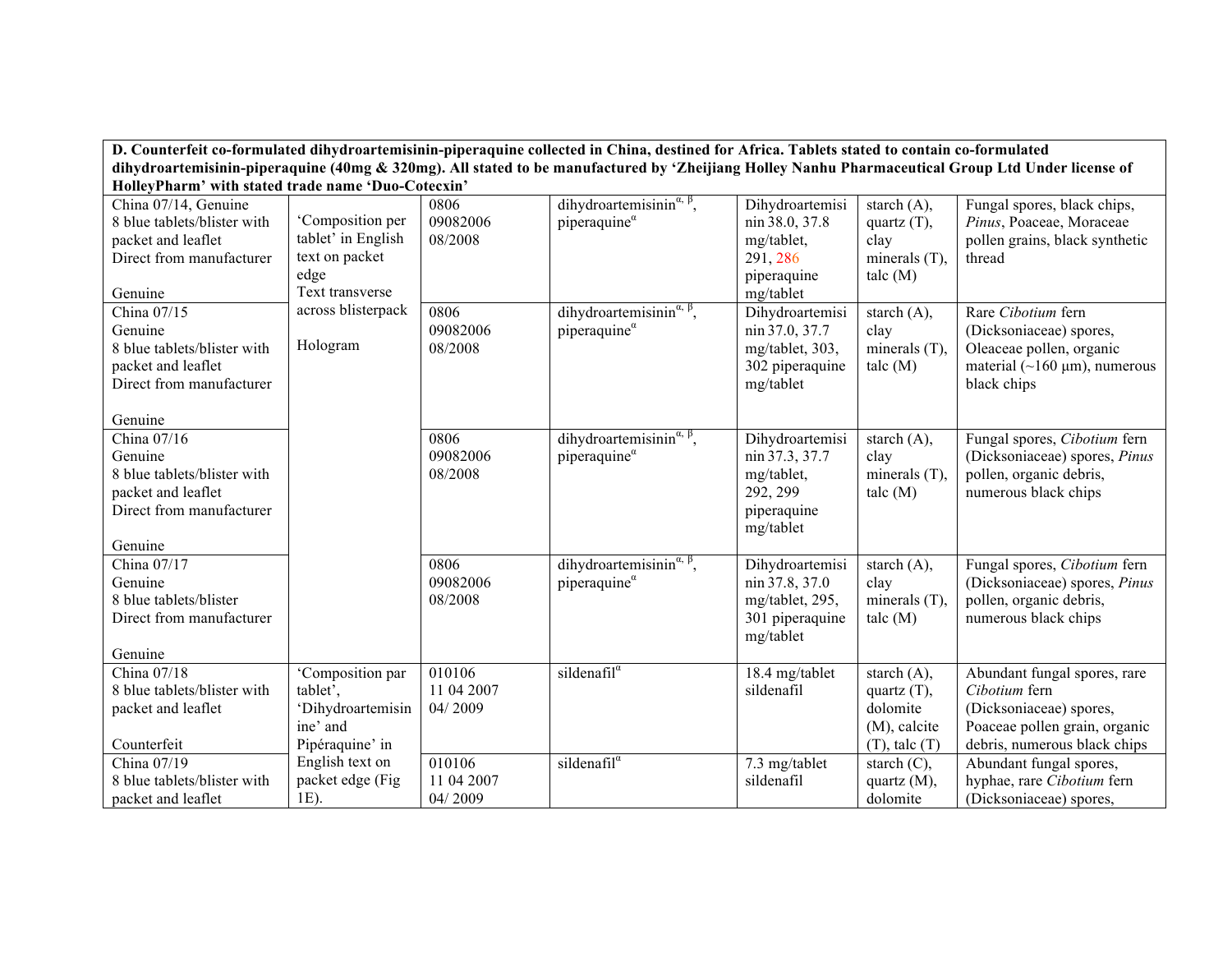| Counterfeit                                                                                  | Text less clearly<br>printed and<br>longitudinal<br>across blisterpack                                                                                                                                       | 010106<br>11 04 2007<br>04/2009 | sildenafil $\overline{a}$                                                                                                                                  | 7.3 mg/tablet<br>sildenafil                                                         | $(C)$ , calcite<br>$(M)$ , talc<br>(M)                                              | Quercus pollen grain, organic<br>debris, charcoal, numerous<br>black chips, fragments of an<br>insect exoskeleton                                                                                                                                                  |
|----------------------------------------------------------------------------------------------|--------------------------------------------------------------------------------------------------------------------------------------------------------------------------------------------------------------|---------------------------------|------------------------------------------------------------------------------------------------------------------------------------------------------------|-------------------------------------------------------------------------------------|-------------------------------------------------------------------------------------|--------------------------------------------------------------------------------------------------------------------------------------------------------------------------------------------------------------------------------------------------------------------|
| China $07/20$<br>8 blue tablets/blister with<br>packet and leaflet<br>Counterfeit            | Blisterpack 'Oral<br>taken' incorrect<br>English<br>No hologram<br>Packet MFD,<br>EXP and LOT                                                                                                                | 010106<br>11 04 2007<br>04/2009 | sildena $\overline{\text{fill}^{\alpha}}$                                                                                                                  | 9.6 mg/tablet<br>sildenafil                                                         | starch $(C)$ ,<br>quartz (M),<br>dolomite<br>$(C)$ , calcite<br>$(M)$ , talc<br>(M) | Abundant fungal spores,<br>hyphae, Cibotium fern<br>(Dicksoniaceae) spores,<br>Quercus and Chenopodiaceae<br>pollen grains, organic debris,<br>charcoal, numerous black<br>chips, fragments of an insect<br>exoskeleton, mammalian hair                            |
| China $\overline{07/21}$<br>8 blue tablets/blister with<br>packet and leaflet<br>Counterfeit | codes printed<br>using dot matrix<br>printer                                                                                                                                                                 | 010106<br>11 04 2007<br>04/2009 | sildenafil $\alpha$                                                                                                                                        | 6.1 mg/tablet<br>sildenafil                                                         | starch $(C)$ ,<br>quartz (M),<br>dolomite<br>$(C)$ , calcite<br>$(M)$ , talc<br>(M) | Abundant fungal spores,<br>hyphae, Cibotium fern<br>(Dicksoniaceae) spores,<br>Quercus, Chenopodiaceae,<br>Pinus, Poaceae, ?Artemisia,<br>?Euphorbiaceae pollen<br>grains, organic debris,<br>charcoal, numerous black<br>chips, blue and red synthetic<br>threads |
|                                                                                              |                                                                                                                                                                                                              |                                 | E. Counterfeit artemether-lumefantrine collected in Ghana and Cameroon. All tablets stated to contain co-formulated artemether-lumefantrine (20mg & 120mg) |                                                                                     |                                                                                     |                                                                                                                                                                                                                                                                    |
| Gh 09/01<br>8 yellow tablets/blister<br>with packet and leaflet<br>Counterfeit               | 'Coartem' stated<br>to be<br>manufactured by<br>'Beijing Novartis<br>Pharma Ltd,<br>Beijing, China for<br>Novartis Pharma<br>AG, Basle,<br>Switzerland,<br>under licence<br>from the PRC.'<br>Packet text in | M1200<br>01 2009<br>05 2011     | Pyrimethamine<br>Yellow pigment of unknown<br>identity                                                                                                     | Pyrimethamine<br>6.2 & 7.7<br>mg/tablet<br>Yellow pigment<br>of unknown<br>identity | starch $(A)$                                                                        | Remained yellow during<br>acetolysis. Rare fungal hyphae<br>and spores, Asteraceae and<br>Poaceae pollen, other broken<br>unidentifiable pollen                                                                                                                    |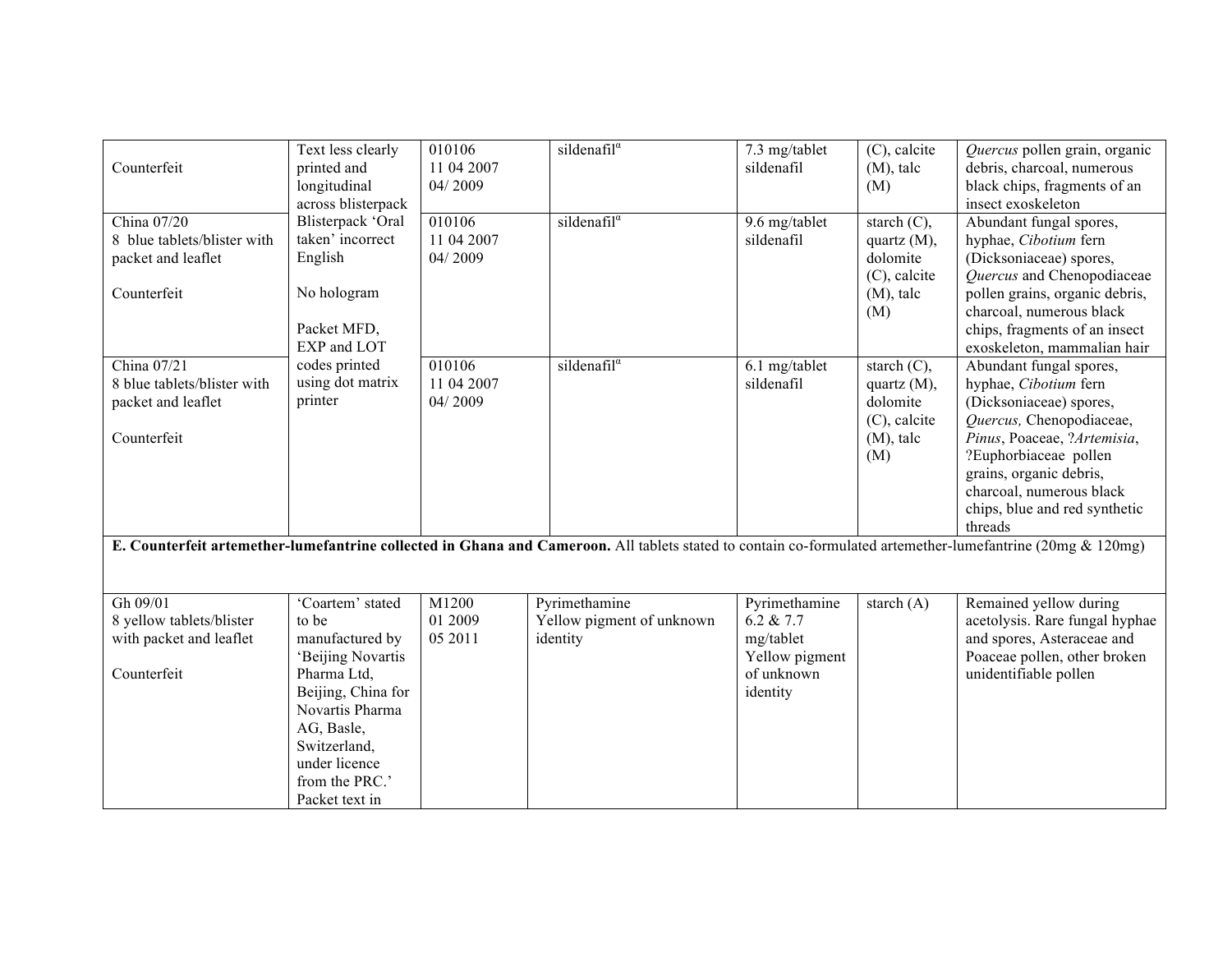| Gh 09/02                                                           | English, French,<br>German and<br>Spanish.<br>German spelling<br>error 'Unter 30°C<br>lagem'. No<br>blisterpack codes.<br>Blisterpack<br>corners angled<br>'Coartem' stated | X0089              | Pyrimethamine                         | Pyrimethamine                                            | talc $(A)$ , | Remained yellow during                                                                                                            |
|--------------------------------------------------------------------|-----------------------------------------------------------------------------------------------------------------------------------------------------------------------------|--------------------|---------------------------------------|----------------------------------------------------------|--------------|-----------------------------------------------------------------------------------------------------------------------------------|
| 8 yellow tablets/blister<br>with packet and leaflet<br>Counterfeit | to be<br>manufactured by<br>'Beijing Novartis<br>Pharma Ltd,                                                                                                                | 07 2008<br>08 2010 | Yellow pigment of unknown<br>identity | 24.0 & 25.0<br>mg/tablet<br>Yellow pigment<br>of unknown | starch (M)   | acetolysis. Large quantity of<br>starch grains that did not<br>dissolve. Rare fungal remains.<br>A few <i>Pinus</i> pollen grains |
|                                                                    | Beijing, China for<br>Novartis Pharma                                                                                                                                       |                    |                                       | identity                                                 |              |                                                                                                                                   |
|                                                                    | AG, Basle,                                                                                                                                                                  |                    |                                       |                                                          |              |                                                                                                                                   |
|                                                                    | Switzerland,                                                                                                                                                                |                    |                                       |                                                          |              |                                                                                                                                   |
|                                                                    | under licence                                                                                                                                                               |                    |                                       |                                                          |              |                                                                                                                                   |
|                                                                    | from the PRC.'                                                                                                                                                              |                    |                                       |                                                          |              |                                                                                                                                   |
|                                                                    | Packet text in                                                                                                                                                              |                    |                                       |                                                          |              |                                                                                                                                   |
|                                                                    | English, French,                                                                                                                                                            |                    |                                       |                                                          |              |                                                                                                                                   |
|                                                                    | German and                                                                                                                                                                  |                    |                                       |                                                          |              |                                                                                                                                   |
|                                                                    | Spanish.                                                                                                                                                                    |                    |                                       |                                                          |              |                                                                                                                                   |
|                                                                    | Differences in                                                                                                                                                              |                    |                                       |                                                          |              |                                                                                                                                   |
|                                                                    | packet size and                                                                                                                                                             |                    |                                       |                                                          |              |                                                                                                                                   |
|                                                                    | colour. Text in                                                                                                                                                             |                    |                                       |                                                          |              |                                                                                                                                   |
|                                                                    | different font.                                                                                                                                                             |                    |                                       |                                                          |              |                                                                                                                                   |
|                                                                    | Correct German                                                                                                                                                              |                    |                                       |                                                          |              |                                                                                                                                   |
|                                                                    | phrase "Unter<br>30°C lagern'.                                                                                                                                              |                    |                                       |                                                          |              |                                                                                                                                   |
|                                                                    | Different widths                                                                                                                                                            |                    |                                       |                                                          |              |                                                                                                                                   |
|                                                                    | and colours of                                                                                                                                                              |                    |                                       |                                                          |              |                                                                                                                                   |
|                                                                    | packet colour tab                                                                                                                                                           |                    |                                       |                                                          |              |                                                                                                                                   |
|                                                                    | bars, Blisterpack                                                                                                                                                           |                    |                                       |                                                          |              |                                                                                                                                   |
|                                                                    | size different,                                                                                                                                                             |                    |                                       |                                                          |              |                                                                                                                                   |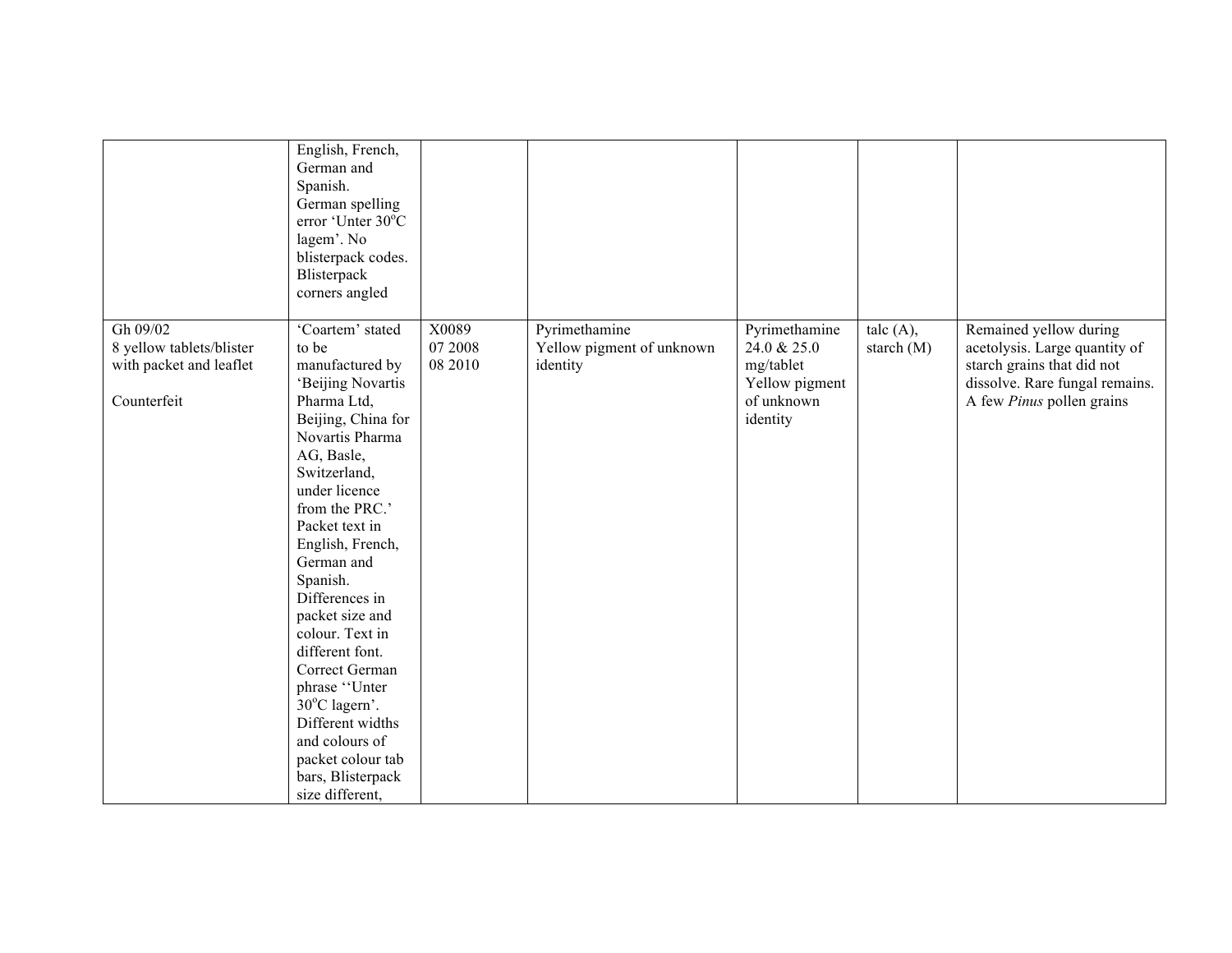|                                                                                                                                            | codes smudged,<br>foil duller and<br>corners curved.<br>Leaflet size<br>different and<br>paper colour<br>different                                                                                                                                                                                                        |                                                                     |                                   |                                                                             |              |                                                                                                                                                                                                                                                                                                                                                                                                                                                                                                                                                                                              |
|--------------------------------------------------------------------------------------------------------------------------------------------|---------------------------------------------------------------------------------------------------------------------------------------------------------------------------------------------------------------------------------------------------------------------------------------------------------------------------|---------------------------------------------------------------------|-----------------------------------|-----------------------------------------------------------------------------|--------------|----------------------------------------------------------------------------------------------------------------------------------------------------------------------------------------------------------------------------------------------------------------------------------------------------------------------------------------------------------------------------------------------------------------------------------------------------------------------------------------------------------------------------------------------------------------------------------------------|
| CAM 10/01<br>Cameroon, from<br>Novartis via<br><b>INTERPOL</b><br>6 yellow<br>tablets/blister<br>with packet and<br>leaflet<br>Counterfeit | 'Coartem' stated<br>to be<br>manufactured by<br>'Beijing Novartis<br>Pharma Ltd.<br>Beijing, China for<br>Novartis Pharma<br>AG, Basle,<br>Switzerland,<br>under licence<br>from the PRC.'<br>Packet text in<br>English, French,<br>German and<br>Spanish.<br>NAFDAC Reg.<br>No. 04-3275<br>Blisterpack<br>corners angled | X1257<br>06 2008<br>05 2011<br>Indistinct<br>printing on<br>blister | Pyrimethamine and<br>sulfadiazine | No artemether<br>or lumefantrine<br>Pyrimethamine<br>148 & 139<br>mg/tab    | starch $(A)$ | A lot of very fine organic and<br>non-organic debris. The<br>organic debris consists of very<br>finely disarticulated plant<br>material, black specks and<br>rare fragments of<br>charcoal. The only spores and<br>pollen are one Pinus grain and<br>two Chenopodiaceae grains<br>(Chenopodium?). Suggests an<br>arid climate. The combination<br>of Pinus plus chenopod pollen<br>on their own are consistent<br>with, but do not prove, a<br>source in India. Fungal spores<br>very common and varied in<br>morphology - single celled,<br>multicellar, clumps and<br>variously ornamented |
| CAM 10/02<br>Cameroon, from<br>Novartis via<br><b>INTERPOL</b><br>6 yellow                                                                 | 'Coartem' stated<br>to be<br>manufactured by<br>'Beijing Novartis<br>Pharma Ltd,<br>Beijing, China for<br>Novartis Pharma<br>AG, Basle,                                                                                                                                                                                   | X1257<br>06 2008<br>05 2011<br>Indistinct<br>printing on<br>blister | Pyrimethamine and<br>sulfadiazine | No artemether<br>or lumefantrine<br>Pyrimethamine<br>148 & 145<br>mg/tablet | starch $(A)$ | Identical to CAM 10/01<br>except contains much less<br>finely dispersed organic and<br>inorganic material and no<br>chenopod pollen. One Pinus<br>grain is present. Fungal<br>spores and hyphae rare.                                                                                                                                                                                                                                                                                                                                                                                        |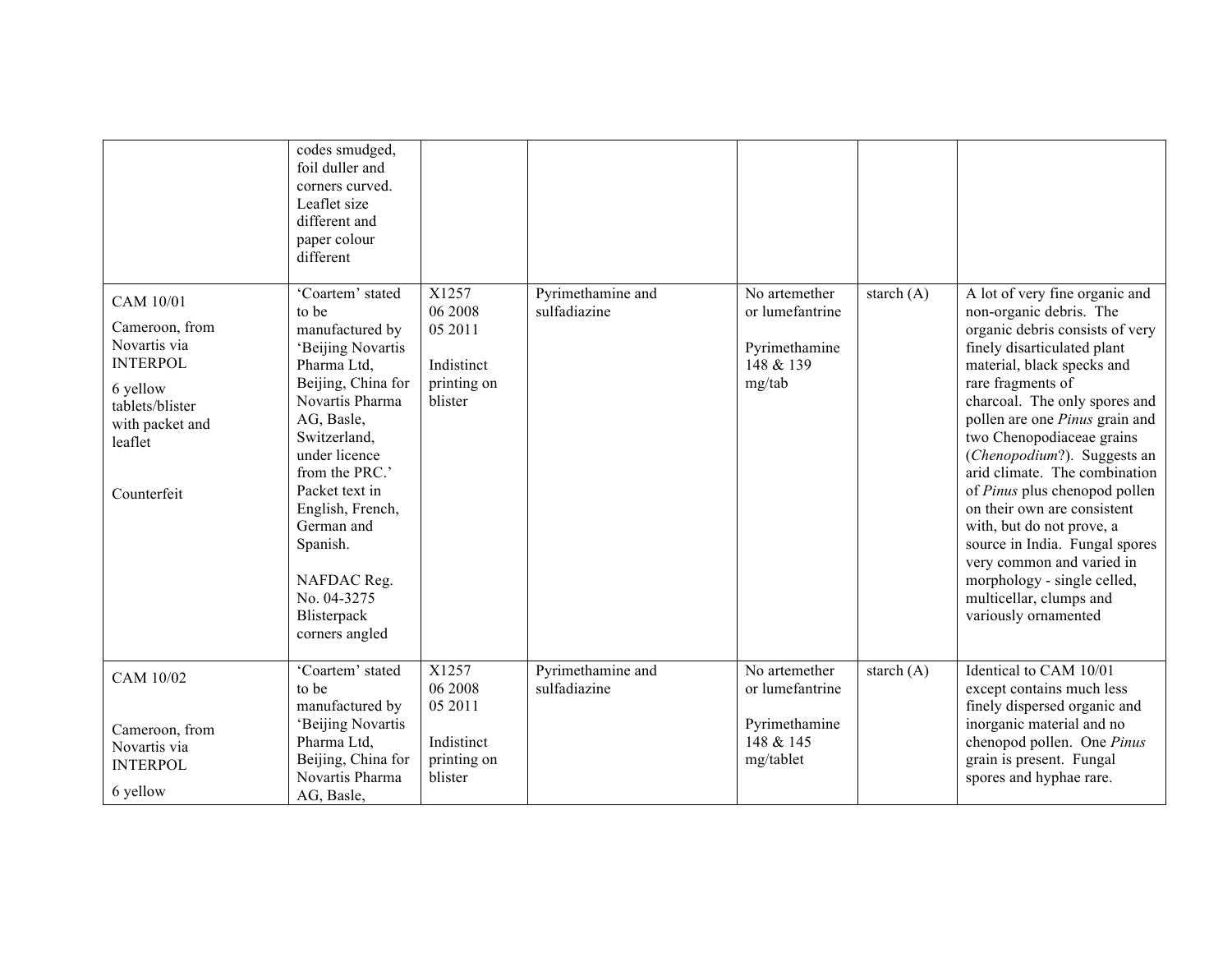| tablets/blister<br>with packet and<br>leaflet<br>Counterfeit                                                   | Switzerland,<br>under licence<br>from the PRC.'<br>Packet text in<br>English, French,<br>German and<br>Spanish.<br>NAFDAC Reg.<br>No. 04-3275                                                                                                             |                             |                          |                                                                                             |                                                                                                                  |                                                                                                                                                                       |
|----------------------------------------------------------------------------------------------------------------|-----------------------------------------------------------------------------------------------------------------------------------------------------------------------------------------------------------------------------------------------------------|-----------------------------|--------------------------|---------------------------------------------------------------------------------------------|------------------------------------------------------------------------------------------------------------------|-----------------------------------------------------------------------------------------------------------------------------------------------------------------------|
|                                                                                                                | Blisterpack<br>corners angled                                                                                                                                                                                                                             |                             |                          |                                                                                             |                                                                                                                  |                                                                                                                                                                       |
| Ken 06/01<br>From Novartis agent in<br>Kenya<br>8 yellow tablets/blister<br>with packet and leaflet<br>Genuine | 'Coartem' stated<br>to be<br>manufactured by<br>'Beijing Novartis<br>Pharma Ltd,<br>Beijing, China for<br>Novartis Pharma<br>AG, Basle,<br>Switzerland,<br>under licence<br>from the PRC.'<br>Packet text in<br>English, French,<br>German and<br>Spanish | X0124<br>08 2005<br>07 2007 | Artemether, lumefantrine | Artemether 35.0<br>$& 35.0$ mg/tab<br>and<br>lumefantrine<br>314 & 317<br>mg/tablet         | starch $(C)$ ,<br>organic<br>compounds<br>$(C)$ , calcium<br>sulphate $(C)$ ,<br>anhydrite<br>$(M)$ , talc $(T)$ | Turned dark brown during<br>acetolysis. Very little seen,<br>apart from some fragmentary<br>conifer pollen grains and rare<br>fungal remains. Similar to Lao<br>09/06 |
| NOV 10/43 Direct from<br>manufacturer. 6<br>tablets/blister with packet<br>and leaflet<br>Genuine              | 'Riamet' stated to<br>be manufactured<br>by 'Beijing<br><b>Novartis</b><br>Pharmaceutical<br>Ltd."                                                                                                                                                        | X0095<br>09 2007<br>08 2009 | Artemether, lumefantrine | Artemether<br>19.3, 19.5, 19.5<br>mg/tablet &<br>120, 117, 117<br>lumefantrine<br>mg/tablet | ------                                                                                                           |                                                                                                                                                                       |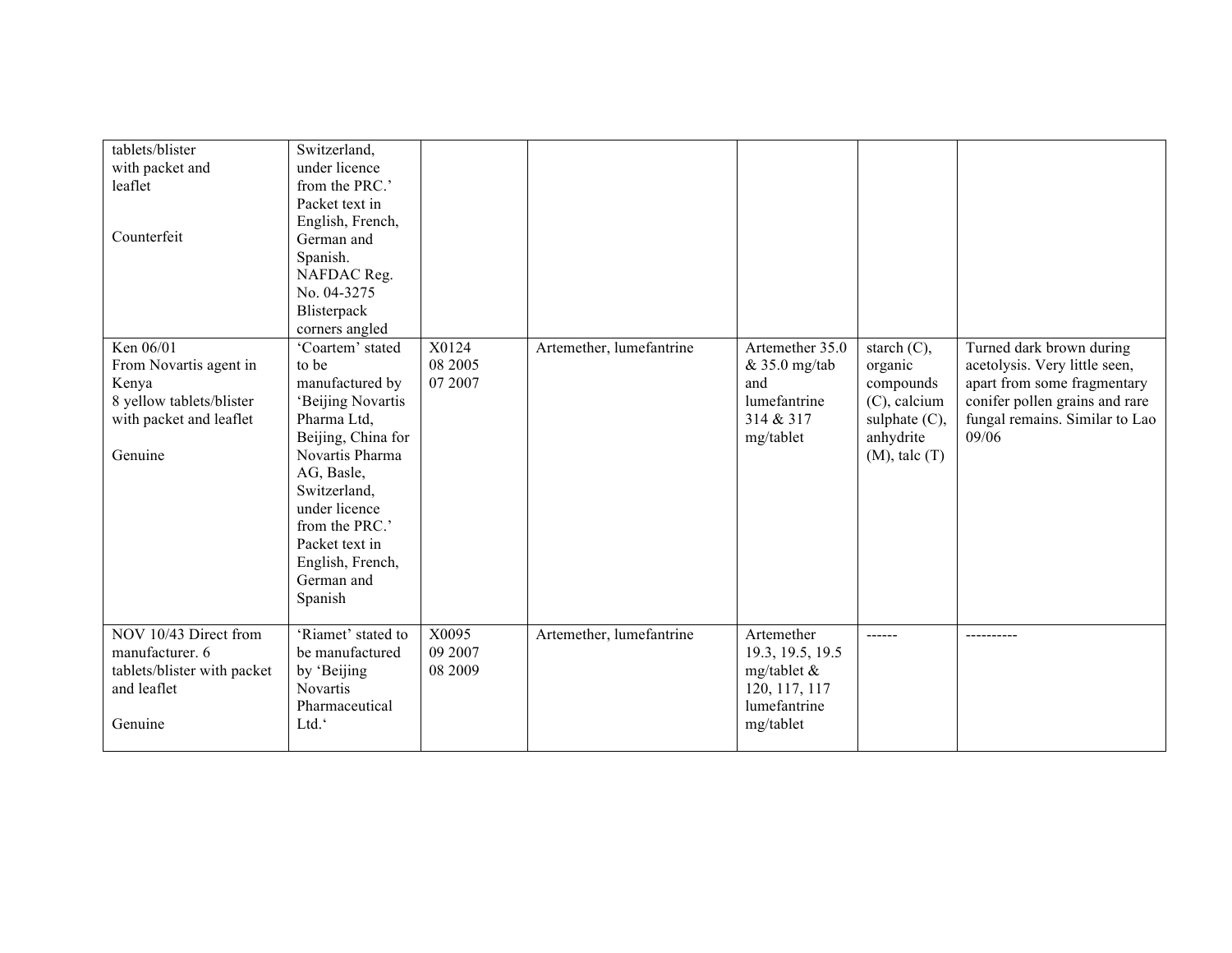| NOV 10/44. Direct from<br>manufacturer. 6<br>tablets/blister with packet<br>and leaflet<br>Genuine                                       | 'Riamet' stated to<br>be manufactured<br>by 'Beijing<br>Novartis<br>Pharmaceutical<br>Ltd."                                                                                                                    | X0102<br>11 2008<br>10 2010             | Artemether, lumefantrine                                                               | Artemether<br>19.3, 19.4, 19.3<br>mg/tablet $\&$<br>119, 120, 120<br>lumefantrine<br>mg/tablet      | ------                                                                                                           |                                                                                                                                                                                                                                                                                                                                                                                                        |
|------------------------------------------------------------------------------------------------------------------------------------------|----------------------------------------------------------------------------------------------------------------------------------------------------------------------------------------------------------------|-----------------------------------------|----------------------------------------------------------------------------------------|-----------------------------------------------------------------------------------------------------|------------------------------------------------------------------------------------------------------------------|--------------------------------------------------------------------------------------------------------------------------------------------------------------------------------------------------------------------------------------------------------------------------------------------------------------------------------------------------------------------------------------------------------|
| NOV 10/45. Direct from<br>manufacturer. 6<br>tablets/blister with packet<br>and leaflet<br>Genuine                                       | 'Riamet' stated to<br>be manufactured<br>by 'Beijing<br><b>Novartis</b><br>Pharmaceutical<br>Ltd."                                                                                                             | X0106<br>11 2009<br>10 20 11            | Artemether, lumefantrine                                                               | Artemether<br>19.4, 19.6, 19.3<br>mg/tablet $\&$<br>119, 120, 119<br>lumefantrine<br>mg/tablet      | $- - - - - -$                                                                                                    | $- - - - - - - -$                                                                                                                                                                                                                                                                                                                                                                                      |
| Lao 09/06, 09/07 & 09/09.<br>From CMPE stock,<br>Government of Laos<br>sourced from Novartis<br>24 yellow tablets/blister<br>Genuine     | 'Coartem' stated<br>as manufactured<br>by 'Novartis<br>Pharmaceutical<br>Coroporation,<br>Suffern, New<br>York, USA for<br>Novartis Pharma<br>AG, Basle,<br>Switzerland,<br>under licence.'<br>Text in English | F1350<br>02 2009<br>01 2011             | Artemether, lumefantrine for<br>Lao 09/09                                              | Artemether<br>45.2 & 44<br>mg/tablet and<br>287 & 280<br>lumefantrine<br>mg/tablet for<br>Lao 09/09 | starch $(C)$ ,<br>organic<br>compounds<br>$(C)$ , calcium<br>sulphate $(C)$ ,<br>anhydrite<br>$(M)$ , talc $(T)$ | Lao 09/06 and Lao 09/07.<br>Turned dark brown during<br>acetolysis. Rare starch grains,<br>very rare fungal hyphae.<br>Conifer pollen, including<br>Pinus and Dacrydium pierrei,<br>Cyatheaceae and smooth<br>unidentifiable monolete<br>spores & pollen of Betula,<br>Trifolium, Alnus, Carpinus,<br>?Quercus, Proteaceae,<br>Rubiaceae (coffee family) $\&$<br>unidentifiable tricolporate<br>grains |
|                                                                                                                                          |                                                                                                                                                                                                                |                                         | F. Convenience sampling of antimalarials in the Democratic Republic of the Congo (DRC) |                                                                                                     |                                                                                                                  |                                                                                                                                                                                                                                                                                                                                                                                                        |
| DRC 08/01. Central<br>market Kananga, Lulua<br>Province, DRC.<br>6x100mg white artesunate<br>tablets/blister with packet<br>Poor quality | 'Marinate' No<br>manufacturers details<br>on the packet or<br>blister. Only<br>GUJ/DRUGS/1407 *                                                                                                                | <b>RET. 008</b><br>JAN.2006<br>DEC.2008 | artesunate                                                                             | artesunate 79.0,<br>88.0 mg/tablet                                                                  | $---$                                                                                                            | ----                                                                                                                                                                                                                                                                                                                                                                                                   |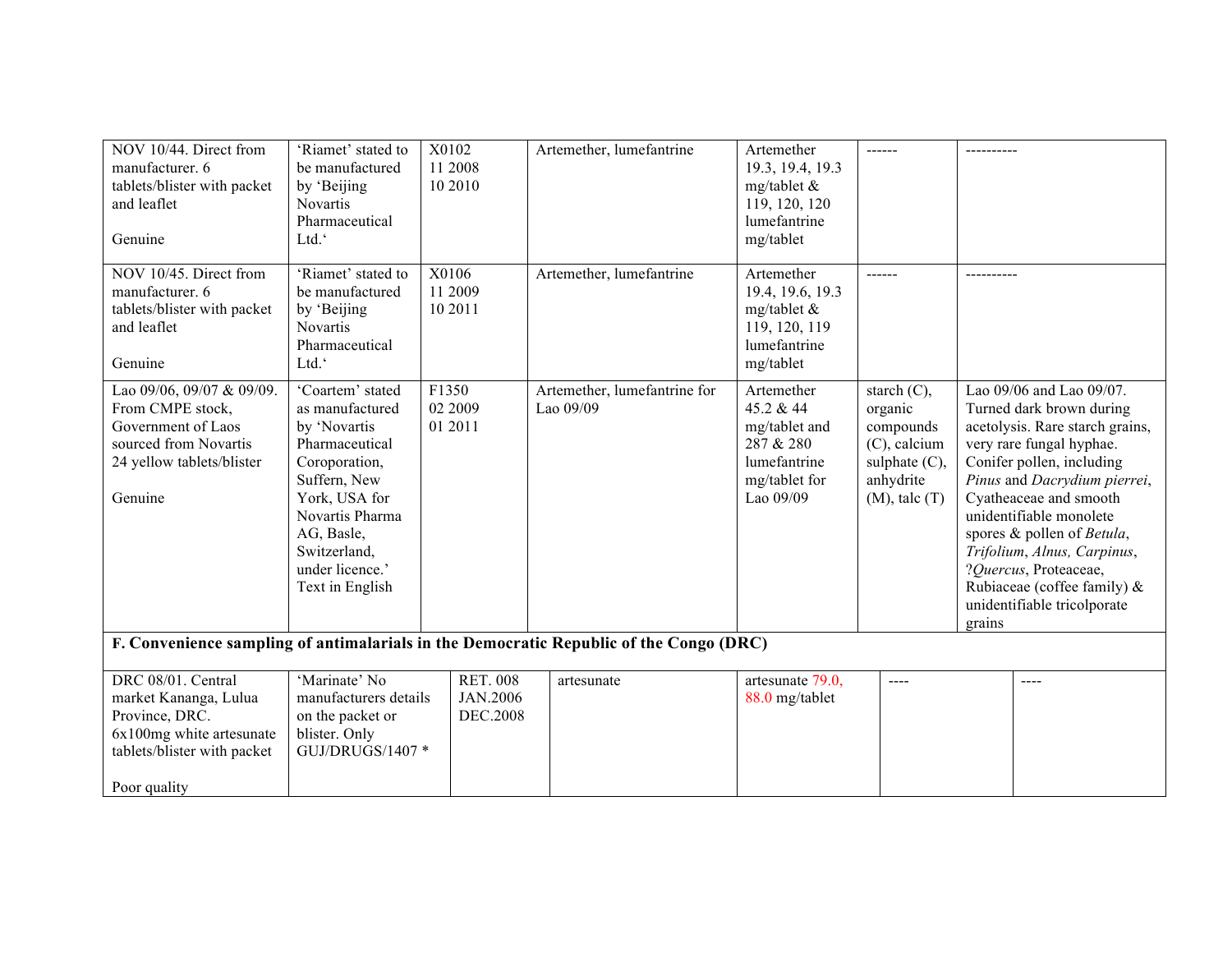| DRC 08/02. Central<br>market Kananga, Lulua<br>Province, DRC.<br>12x50mg white artesunate<br>tablets/blister with packet<br>Genuine   | 'Artesunate' Stated to<br>be manufactured by<br>'Mekophar Chemical<br>Pharmaceutical Joint-<br>Stock Company,<br>HCMC Vietnam.'<br>'Fabrique pour "AMT<br>Inc. USA"<br>Text on packet in<br>English, Spanish and<br>French | $\overline{0701}$ 1FX<br>03/2007<br>03/2010 | artesunate | artesunate 45.0,<br>52.5, 53.5, 52.5<br>mg/tablet | $---$         | -----       |
|---------------------------------------------------------------------------------------------------------------------------------------|----------------------------------------------------------------------------------------------------------------------------------------------------------------------------------------------------------------------------|---------------------------------------------|------------|---------------------------------------------------|---------------|-------------|
| DRC 08/03. Central<br>market Kananga, Lulua<br>Province, DRC.<br>$12x50mg$ white artesunate<br>tablets/blister with packet<br>Genuine | 'Artesunat' Stated to<br>be manufactured by<br>'Mekophar Chemical<br>Pharmaceutical Joint-<br>Stock Company,<br>HCMC Vietnam.'<br>'Fabrique pour "AMT<br>Inc. USA"<br>Text on packet in<br>English, Spanish and<br>French  | 07013FX<br>03/2007<br>03/2010               | artesunate | artesunate 49.0,<br>49.0, 55.0, 53.0<br>mg/tablet | $\frac{1}{2}$ | $- - - - -$ |
| DRC 08/04. Central<br>market Kananga, Lulua<br>Province, DRC.<br>6x100mg white artesunate<br>tablet/blister with packet<br>Genuine    | 'ARTSUN-100'<br>Stated to be 'Made for<br>euromedi Pharma 99,<br>Carmelite Road,<br>Middlesex, London'<br>Text in English and<br>French<br>Code No.<br>MP/DRUGS/25/23/20<br>$01*$                                          | $AK-02$<br>FEB-07<br><b>JAN-10</b>          | artesunate | artesunate 80.0,<br>90mg/tablet                   | $---$         | $---$       |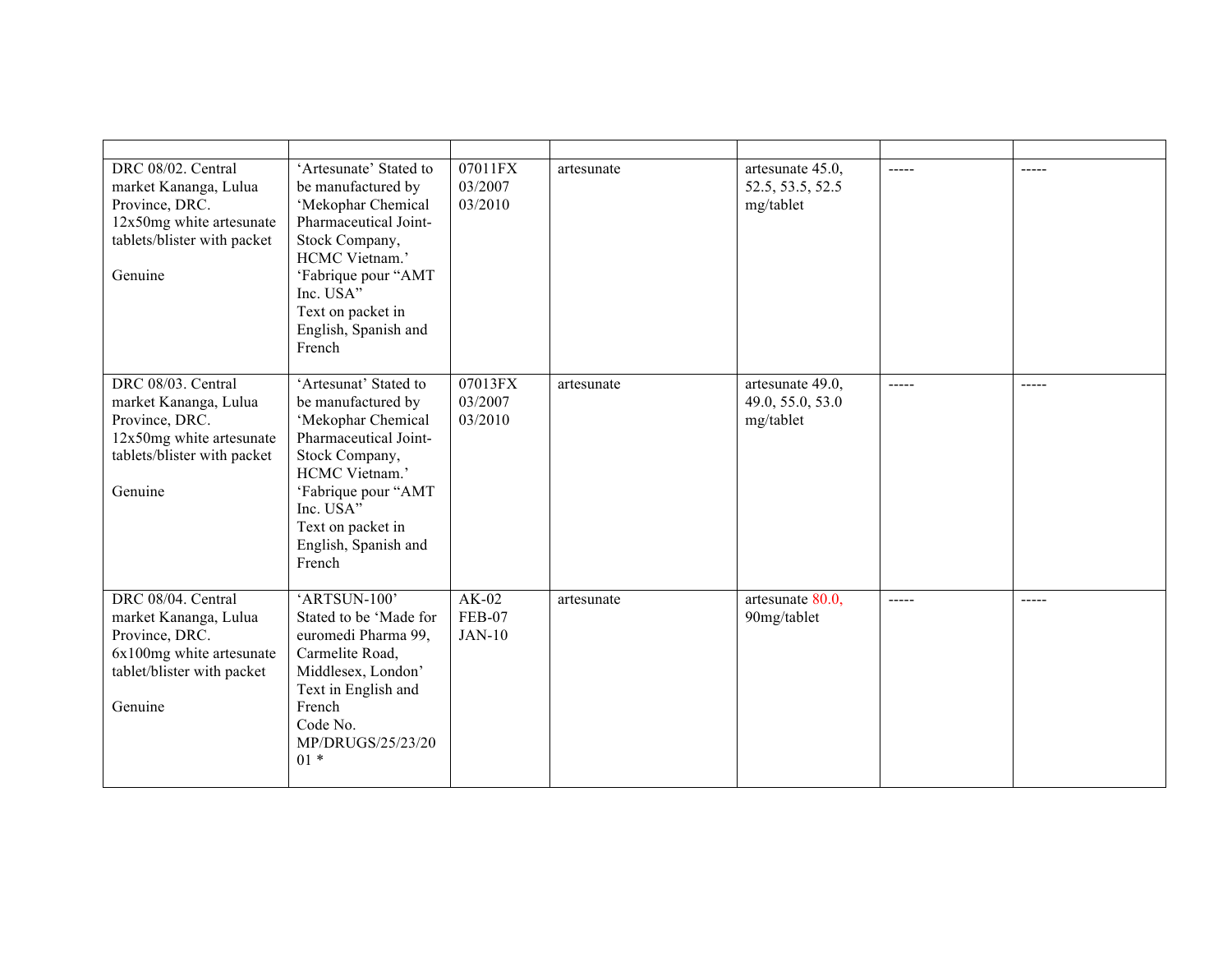| DRC 08/05. Central<br>market Kananga, Lulua<br>Province, DRC.<br>12x50mg white artesunate<br>tablet/blister with packet<br>Genuine                                          | 'Sunat'<br>Stated to be<br>manufactured by<br><b>SHALINA</b><br><b>LABORATORIES</b><br>PVT. LTD. 96, Maker<br>Chamber VI, Nariman<br>Point, Mumbai-Inde'<br>Code No.<br>MH/DRUGS/KD-<br>1392A*                            | 006<br><b>NOV.06</b><br><b>SEP.09</b> | artesunate                                                                                           | artesunate 45.0,<br>50.0, 54.0, 52.0<br>mg/tablet                               | -----       | -----       |
|-----------------------------------------------------------------------------------------------------------------------------------------------------------------------------|---------------------------------------------------------------------------------------------------------------------------------------------------------------------------------------------------------------------------|---------------------------------------|------------------------------------------------------------------------------------------------------|---------------------------------------------------------------------------------|-------------|-------------|
| DRC 08/06. Central<br>market Kananga, Lulua<br>Province, DRC.<br>3x306.2mg amodiaquine<br>tablets and 3x100mg white<br>artesunate tablets/blister<br>with packet<br>Genuine | 'Sunat-A'<br>Stated to be<br>manufactured by<br><b>SHALINA</b><br><b>LABORATORIES</b><br>PVT. LTD. 96, Maker<br>Chamber VI, Nariman<br>Point, Mumbai-Inde'<br>Code No.<br>MH/DRUGS/KD-<br>1392A*                          | 002<br>OCT.07<br><b>SEP.10</b>        | . amodiaquine a<br>2. artesunate,<br>disaccharide <sup><math>\alpha</math>, <math>\beta</math></sup> | 1. Amodiaquine<br>242, 288 mg/tablet<br>2. Artesunate $87.0$ ,<br>101 mg/tablet | -----       | -----       |
| DRC 08/07. Central<br>market Kananga, Lulua<br>Province, DRC.<br>12x50mg white artesunate<br>tablets/blister with packet<br>Genuine                                         | 'Artesunat' Stated to<br>be manufactured by<br>'Mekophar Chemical<br>Pharmaceutical Joint-<br>Stock Company,<br>HCMC Vietnam.'<br>'Fabrique pour "AMT<br>Inc. USA"<br>Text on packet in<br>English, Spanish and<br>French | 07014FX<br>03/2007<br>03/2010         | artesunate $\text{acid}^{\beta}$                                                                     | artesunate 45.0,<br>54.0, 54.0, 52.0<br>mg/tablet                               | $- - - - -$ | $- - - - -$ |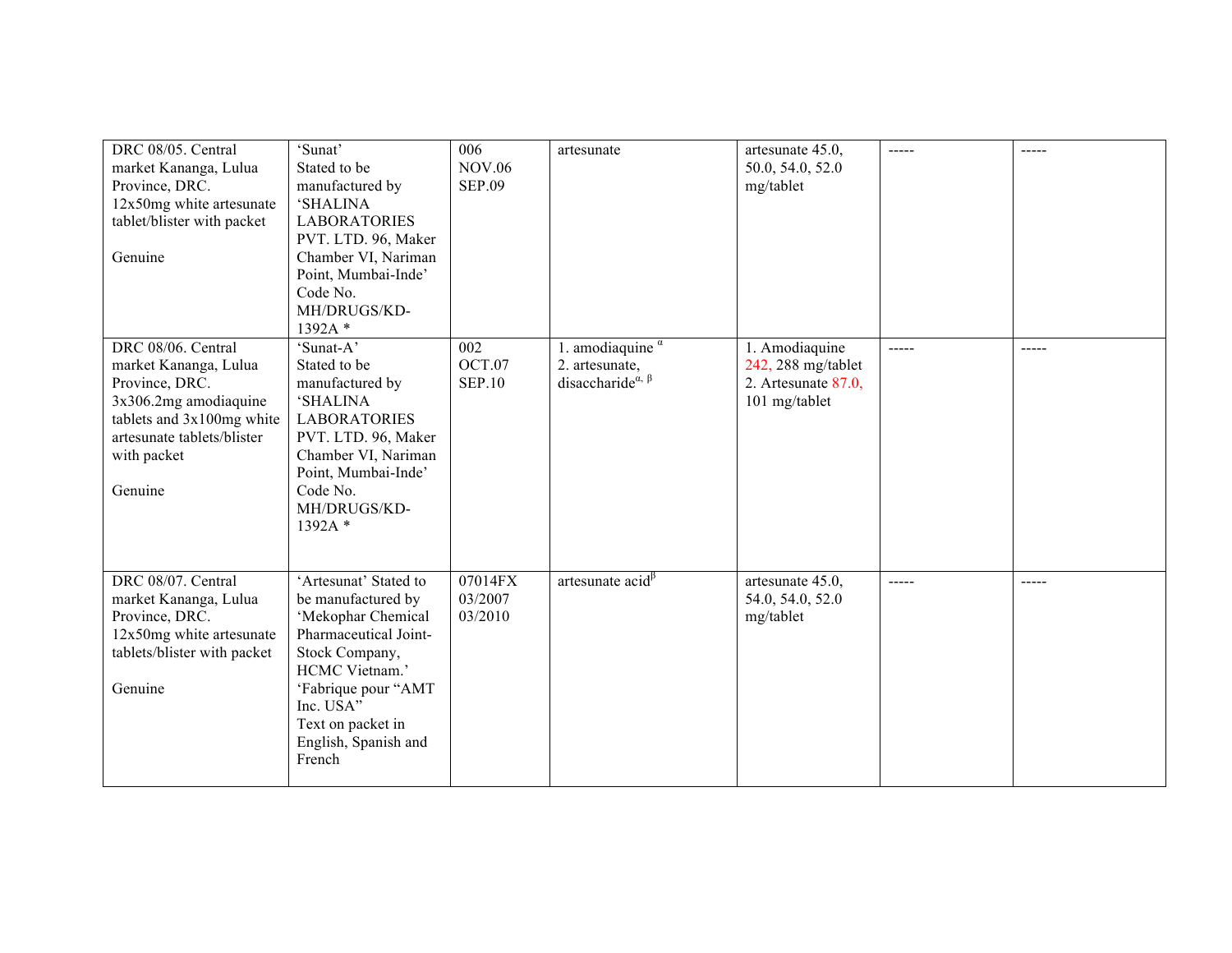| DRC 06/01, Kivu, DRC.<br>1 30ml bottle of<br>suspension with spoon,                                                                                                     | 'HALFAN'<br>Suspension<br>Stated to be                                                                                                            | <b>BN 3006</b><br>Mfg 07/2003<br>Exp 07/2006 | No API detected                                     |               |                                           | --------                    |       | Abundant extremely<br>fine black material,<br>less than $0.25 \mu m$ in                                           |
|-------------------------------------------------------------------------------------------------------------------------------------------------------------------------|---------------------------------------------------------------------------------------------------------------------------------------------------|----------------------------------------------|-----------------------------------------------------|---------------|-------------------------------------------|-----------------------------|-------|-------------------------------------------------------------------------------------------------------------------|
| packet and leaflet                                                                                                                                                      | manufactured by                                                                                                                                   |                                              |                                                     |               |                                           |                             |       | diameter. Rare fungal                                                                                             |
| Counterfeit                                                                                                                                                             | 'SmithKline Beecham<br>Laboratoire<br>Pharmaceutiques<br>Esplanade Charles de<br><b>Gaulle 92731</b><br>NANTERRE Cedex,'                          |                                              |                                                     |               |                                           |                             |       | remains, all of the<br>same type, and 8<br>pollen grains<br>including 5 small<br>Pinus grains, and one<br>Poaceae |
|                                                                                                                                                                         | NAFDAC REG NO.<br>$04 - 2181$ *                                                                                                                   |                                              |                                                     |               |                                           |                             |       |                                                                                                                   |
| DRC 07/01, Kinshasa,<br>DRC. 6 x100mg<br>artesunate tablets/blister                                                                                                     | Astrinate on one face<br>of leaflet and Arinate<br>on reverse<br>Stated to be                                                                     | Lot: 110705<br>Exp: 06/08<br>Mfg: 07/05      | artesunate                                          | 88.5, 70.9 mg | artesunate/tablet                         | $---$                       | ----- |                                                                                                                   |
| Counterfeit                                                                                                                                                             | 'Manufactured for<br>AT17 RUE<br><b>POISSONNIERS</b><br>75018 PARIS' *                                                                            |                                              |                                                     |               |                                           |                             |       |                                                                                                                   |
| G. Convenience sampling of antimalarials in West Africa                                                                                                                 |                                                                                                                                                   |                                              |                                                     |               |                                           |                             |       |                                                                                                                   |
|                                                                                                                                                                         |                                                                                                                                                   |                                              |                                                     |               |                                           |                             |       |                                                                                                                   |
| <b>BF 08/01</b><br>8 x coformulated<br>dihydroartemisinin-<br>piperaquine (40mg $\&$<br>320mg) tablets/blister with<br>packet<br>Pharmacy, Ouagadougou,<br>Burkina Faso | 'DUO-COTECXIN'<br>Stated to be manufactured<br>by<br>'Zheijiang Holley Nanhu<br>Pharmaceutical Group Co.<br>Ltd. Under license of<br>HolleyPharm' | 020207<br>270022007<br>02/2009               | dihydroartemisinin $\beta$ ,<br>piperaquine $\beta$ |               | Dihydroartemisinin 53.0,<br>240 mg/tablet | 32.0 mg/tablet, piperaquine | ----- | -----                                                                                                             |
| Genuine                                                                                                                                                                 |                                                                                                                                                   |                                              |                                                     |               |                                           |                             |       |                                                                                                                   |
| BF 08/02<br>6 x 100mg artesunate<br>tablet/blister with packet                                                                                                          | 'Arinate'<br>Stated to be manufactured<br>by 'Dafra Pharma nv / sa                                                                                | 07C261<br>26 Mar 2007<br>03 2010             | artesunate <sup>p</sup>                             |               | artesunate 98.0, 106<br>mg/tablet         |                             | ----- | -----                                                                                                             |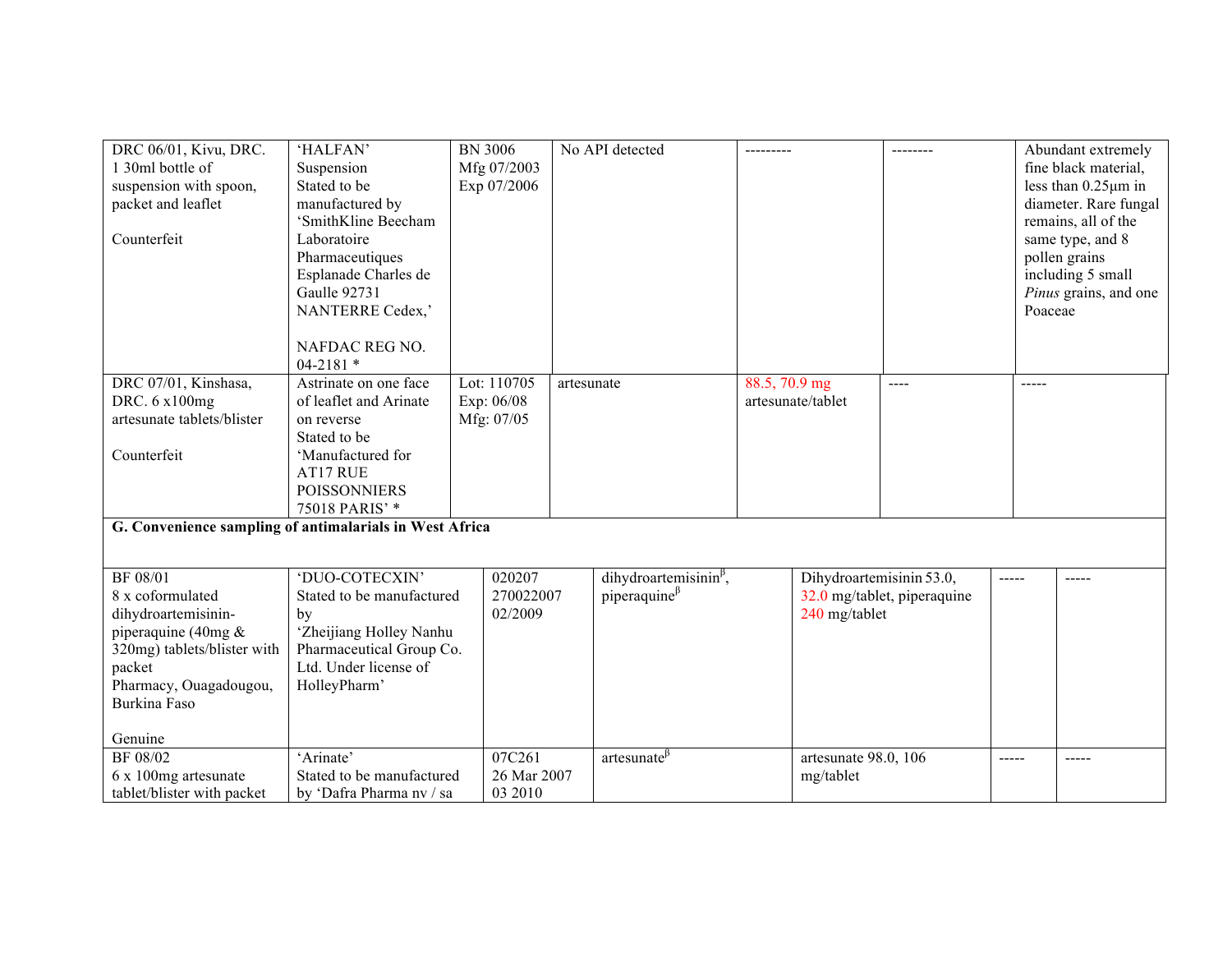| Pharmacy, Ouagadougou,<br>Burkina Faso<br>Genuine                                                          | Turnhout (Belgium)' *                                                                                                                                                                                                                                                                                |                                           |                    |                                                |                                                                                                                                                                                                                                                                                                                                                                                                                                                                                        |               |
|------------------------------------------------------------------------------------------------------------|------------------------------------------------------------------------------------------------------------------------------------------------------------------------------------------------------------------------------------------------------------------------------------------------------|-------------------------------------------|--------------------|------------------------------------------------|----------------------------------------------------------------------------------------------------------------------------------------------------------------------------------------------------------------------------------------------------------------------------------------------------------------------------------------------------------------------------------------------------------------------------------------------------------------------------------------|---------------|
| BF 08/03<br>6x50mg artesunate<br>tablets/blister<br>Pharmacy, Ouagadougou,<br>Burkina Faso<br>Genuine      | 'Artesunate' Stated to be<br>manufactured by 'Ubithera,<br>Adam Pharm Comp Ltd,<br>Anhui, China' *                                                                                                                                                                                                   | B. N.: 030906<br>MFG: 09/06<br>EXP: 08/09 | artesunate $\beta$ | artesunate $44.0, 50.0$<br>mg/tablet           | $\frac{1}{2}$                                                                                                                                                                                                                                                                                                                                                                                                                                                                          | $\frac{1}{2}$ |
| TOG 08/01<br>12x50mg artesunate<br>tablets/blister with packet<br>Pharmacy, Lome, Togo<br>Genuine          | 'Artesunate' Stated to be<br>manufactured by<br>'TONGMEI<br>LABORATOIRE,<br>Lomé-TOGO'*                                                                                                                                                                                                              | 010307<br>03 2007<br>03 2010              | artesunate $\beta$ | artesunate 44.0, 51.0, 50.0,<br>48.0 mg/tablet | $\begin{array}{cccccccccc} \multicolumn{2}{c}{} & \multicolumn{2}{c}{} & \multicolumn{2}{c}{} & \multicolumn{2}{c}{} & \multicolumn{2}{c}{} & \multicolumn{2}{c}{} & \multicolumn{2}{c}{} & \multicolumn{2}{c}{} & \multicolumn{2}{c}{} & \multicolumn{2}{c}{} & \multicolumn{2}{c}{} & \multicolumn{2}{c}{} & \multicolumn{2}{c}{} & \multicolumn{2}{c}{} & \multicolumn{2}{c}{} & \multicolumn{2}{c}{} & \multicolumn{2}{c}{} & \multicolumn{2}{c}{} & \multicolumn{2}{c}{} & \mult$ | $\frac{1}{2}$ |
| TOG 08/02<br>12x50mg artesunate<br>tablets/blister with packet<br>Pharmacy, Lome, Togo<br>Genuine          | <b>ARTESUNATE' Stated to</b><br>be from 'Arthésis<br>Nyd Pharma, Genéve-<br>Suisee. Manufactured by<br>Laboratoires Cipla Ltd<br>MH/DRUGS/845' *                                                                                                                                                     | K60703<br>07/2008                         | artesunate $\beta$ | artesunate 50.0, 53.0, 55.0,<br>50.0 mg/tablet | $\frac{1}{2}$                                                                                                                                                                                                                                                                                                                                                                                                                                                                          | -----         |
| <b>BEN 08/01</b><br>12x50mg artesunate<br>tablets/blister with packet<br>Market, Cotonou, Benin<br>Genuine | 'ARTESUNATE' Stated to<br>be manufactured by 'NSW<br>Pharmaceutical Co. Ltd.<br>Under the License of<br><b>Imperial Botanical CJS</b><br>INT'L.' Company logo on<br>packet similar design to<br>Guilin Pharmaceutical Co.<br>Ltd hologram but with<br>'IMPERIAL BOTANICAL'<br>across the mountains * | 070522<br>05 / 2007<br>04/2010            | artesunate $\beta$ | artesunate 43.0, 47.0, 46.0,<br>46.0 mg/tablet | $\frac{1}{2}$                                                                                                                                                                                                                                                                                                                                                                                                                                                                          |               |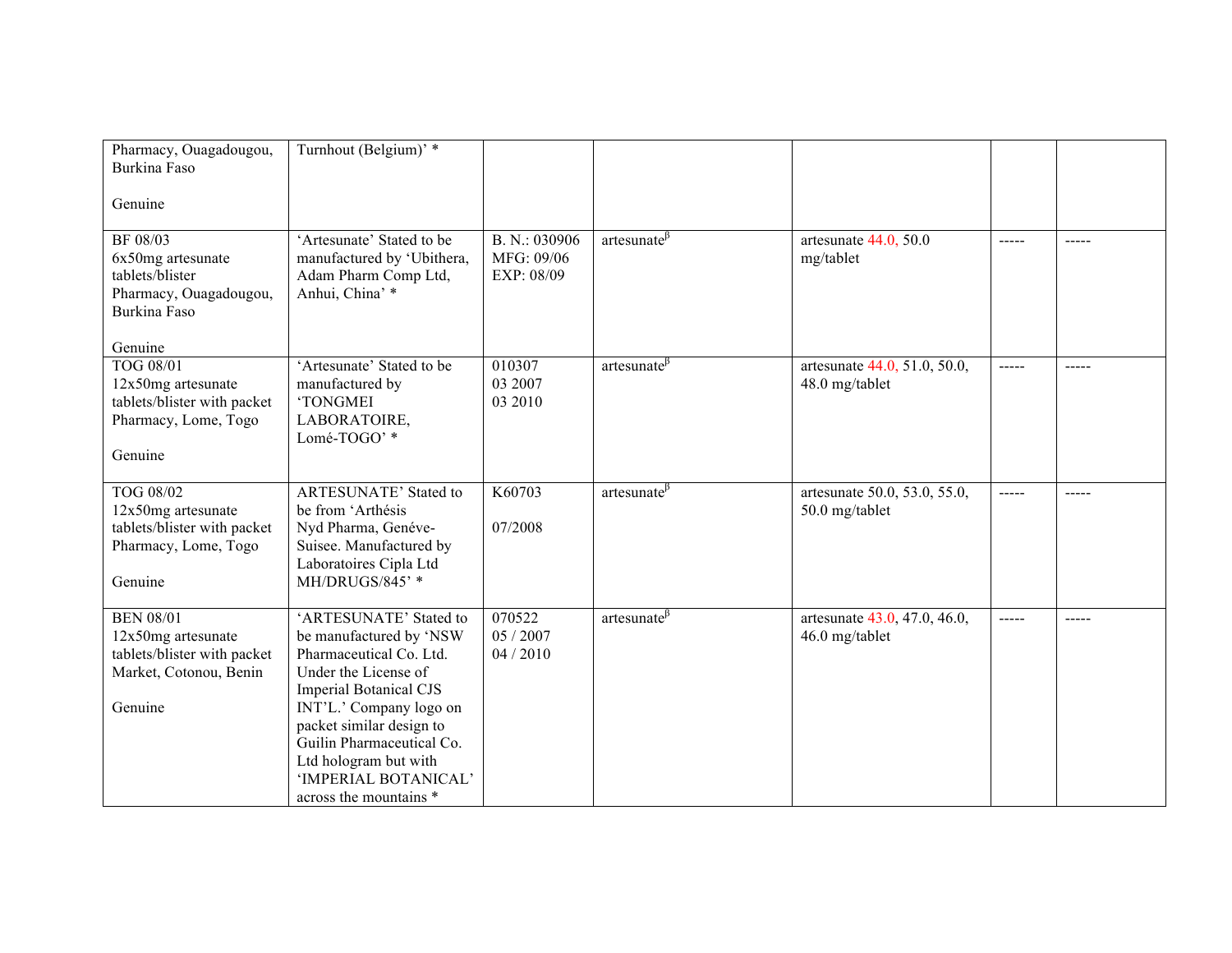| <b>BEN 08/02</b><br>$3x200$ mg white artesunate<br>tablets and 3x pink tablets<br>of 500mg<br>sulfamethoxypyrazine and<br>25mg pyrimethamine/<br>blister with packet<br>Pharmacy, Cotonou,<br>Benin<br>Genuine | 'AsunateDenk 200 Plus'<br>Stated to be manufactured<br>by<br>'Artesan Pharma GmbH &<br>Co. KG, Lüchow, Germany<br>for DENK PHARMA<br>GmbH & Co. KG,<br>Muenchen, Germany'<br>'Reg. No.<br>NAFDAC,ZAM 130/032-<br>POM' | 14861<br>08 / 2006<br>08 / 2009 | 1. artesunate <sup><math>\alpha</math>, <math>\beta</math></sup><br>2. sulfamethoxypyrazine $\alpha$ ,<br>pyrimethamine $\alpha$ , $\beta$ | 1. Artesunate 182, 230<br>mg/tablet<br>2. sulfamethoxypyrazine<br>495, 501, 718 mg/tablet,<br>pyrimethamine 9.3, 30.0,<br>36.0 mg/tablet | -----         |             |
|----------------------------------------------------------------------------------------------------------------------------------------------------------------------------------------------------------------|-----------------------------------------------------------------------------------------------------------------------------------------------------------------------------------------------------------------------|---------------------------------|--------------------------------------------------------------------------------------------------------------------------------------------|------------------------------------------------------------------------------------------------------------------------------------------|---------------|-------------|
| <b>BEN 08/03</b><br>6 coformulated tablets of<br>100mg artesunate and<br>amodiaquine 270mg<br>(base)/blister with packet<br>Pharmacy, Cotonou,<br>Benin<br>Genuine                                             | 'Coarsucam' Stated to be<br>manufactured for<br>'sanofi Aventis, Casablanca,<br>Morocco, manufactured by<br>Maphar Casablanca,<br>Morocco'                                                                            | 5010<br>06 / 2007<br>06/2009    | artesunate <sup><math>\alpha</math>, <math>\beta</math></sup> , amodiaquine <sup><math>\alpha</math></sup>                                 | artesunate 105, 99.0 and<br>amodiaquine 227, 265<br>mg/tablet                                                                            | $\frac{1}{2}$ | $- - - - -$ |
| <b>BEN 08/04</b><br>8x 60mg<br>dihydroartemisinin<br>tablets/blister with packet<br>Pharmacy, Cotonou,<br>Benin<br>Genuine                                                                                     | 'ARTEMAX' Stated to be<br>manufactured by 'G.A.<br>Pharmaceuticals S.A.<br>Athens, Greece'*                                                                                                                           | 6060<br>1 2008<br>1 2010        | dihydroartemisinin $\beta$                                                                                                                 | dihydroartemisinin 65.0,<br>28.0 mg/tablet                                                                                               | $- - - - -$   | -----       |
| <b>BEN 08/05</b><br>$3x4 \times 50mg$ artesunate<br>tablets, 4 tablets/ blister,<br>three blisters with packet<br>Pharmacy, Cotonou,<br>Benin<br>Genuine                                                       | 'Artemal-S' Stated to be<br>manufactured by<br>'Plethico Pharmaceuticals<br>Limited<br>Indore (MP), India<br>ML. 25/39/85' *                                                                                          | 7450<br>06/2007<br>05/2010      | artesunate $\beta$                                                                                                                         | artesunate 46.8mg/tablet                                                                                                                 | $\frac{1}{2}$ |             |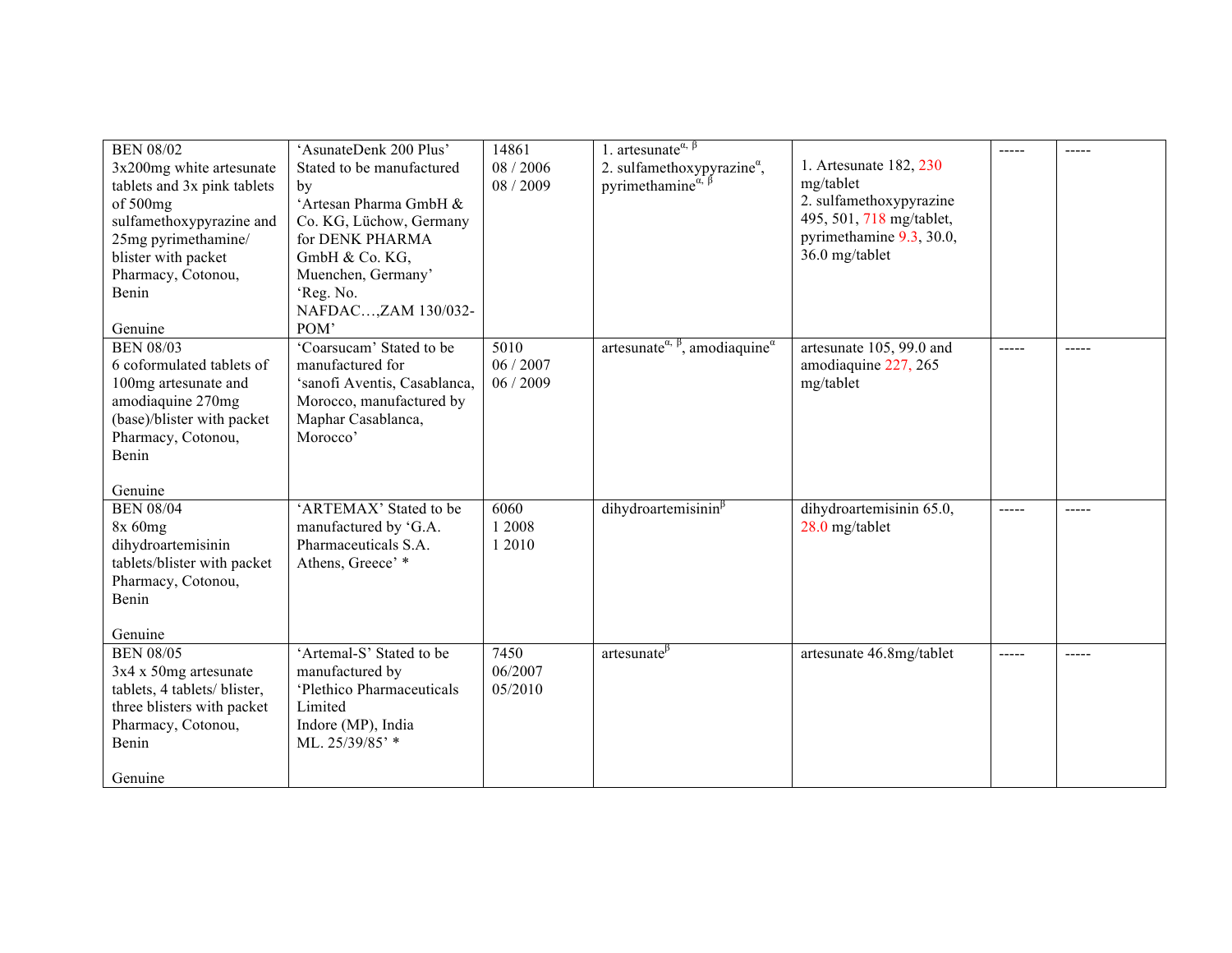| GH 08/01<br>12x 50mg artesunate<br>tablets/blister with packet<br>Pharmacy, Tamale, Ghana                                                                     | MALASATE 50" Stated to<br>be manufactured by<br>'ERNEST CHEMISTS<br>LIMITED, Accra, Ghana' *                                                                                                             | 0810G<br>$10-07$<br>$10 - 10$       | artesunate $\beta$                                                                          | artesunate 50.0, 47.0, 50.0,<br>47.0 mg/tablet                                                      | -----                                                                                                                                                                                                                                                                                                                                                                                                                                                                      | $\frac{1}{2}$ |
|---------------------------------------------------------------------------------------------------------------------------------------------------------------|----------------------------------------------------------------------------------------------------------------------------------------------------------------------------------------------------------|-------------------------------------|---------------------------------------------------------------------------------------------|-----------------------------------------------------------------------------------------------------|----------------------------------------------------------------------------------------------------------------------------------------------------------------------------------------------------------------------------------------------------------------------------------------------------------------------------------------------------------------------------------------------------------------------------------------------------------------------------|---------------|
| Genuine<br>GH 08/02<br>$3x4 \times 50mg$ artesunate<br>tablets, 4 tablets/blister,<br>three blisterpacks with<br>packet<br>Pharmacy, Tamale, Ghana<br>Genuine | 'ARTESUNATE XL'<br>Stated to be manufactured<br>by 'XL LABORATORIES<br>PVT. LTD, Bhiwadi,<br>Rajasthan, India for KAMA<br><b>INDUSTRIES LTD.</b><br>ACCRA-NORTH,<br>GHANA'<br>Mfg. Lic. No.: Raj. 2059 * | 7002<br>05/2007<br>05/2010          | artesunate $\beta$                                                                          | artesunate 45.0, 48.5, 52.5,<br>50.0 mg/tablet                                                      | $\frac{1}{2} \left( \frac{1}{2} \right) \left( \frac{1}{2} \right) \left( \frac{1}{2} \right) \left( \frac{1}{2} \right) \left( \frac{1}{2} \right) \left( \frac{1}{2} \right) \left( \frac{1}{2} \right) \left( \frac{1}{2} \right) \left( \frac{1}{2} \right) \left( \frac{1}{2} \right) \left( \frac{1}{2} \right) \left( \frac{1}{2} \right) \left( \frac{1}{2} \right) \left( \frac{1}{2} \right) \left( \frac{1}{2} \right) \left( \frac{1}{2} \right) \left( \frac$ | $- - - - -$   |
| GH 08/03<br>12x50mg artesunate and<br>12x 150mg amodiaquine<br>(base) tablets/blister<br>Pharmacy, Navrongo,<br>Ghana<br>Genuine                              | 'MALATEX'<br>Stated to be manufactured<br>by 'KINAPHARMA<br><b>LIMITED</b><br>Accra, Ghana' *                                                                                                            | $B \cdot N001$<br>02/11             | 1. artesunate <sup><math>\alpha</math>, <math>\beta</math></sup><br>2. amodiaquine $\alpha$ | 1. artesunate 47.0, 53.0,<br>53.0, 54.0 mg/tablet<br>2. amodiaquine 151, 140,<br>144, 152 mg/tablet | $\frac{1}{2}$                                                                                                                                                                                                                                                                                                                                                                                                                                                              | $- - - - -$   |
| GH 08/04<br>6x100mg artesunate and<br>6x 300mg amodiaquine<br>(base) tablets/blister with<br>packet<br>Pharmacy, Bolgatanga,<br>Ghana<br>Genuine              | 'GSUANTE 100 KIT'<br>Stated to be manufactured<br>by 'GVS LABS Dombivili,<br>India'<br>Mfg. Lic. No.: KD-1562 A                                                                                          | $G0-01$<br>16/01/2006<br>15/01/2009 | 1. artesunate <sup><math>\alpha</math>, <math>\beta</math></sup><br>2. amodiaquine $\alpha$ | 1. artesunate 81.0, 90.0<br>mg/tablet<br>2. amodiaquine 260, 246<br>mg/tablet                       | -----                                                                                                                                                                                                                                                                                                                                                                                                                                                                      | -----         |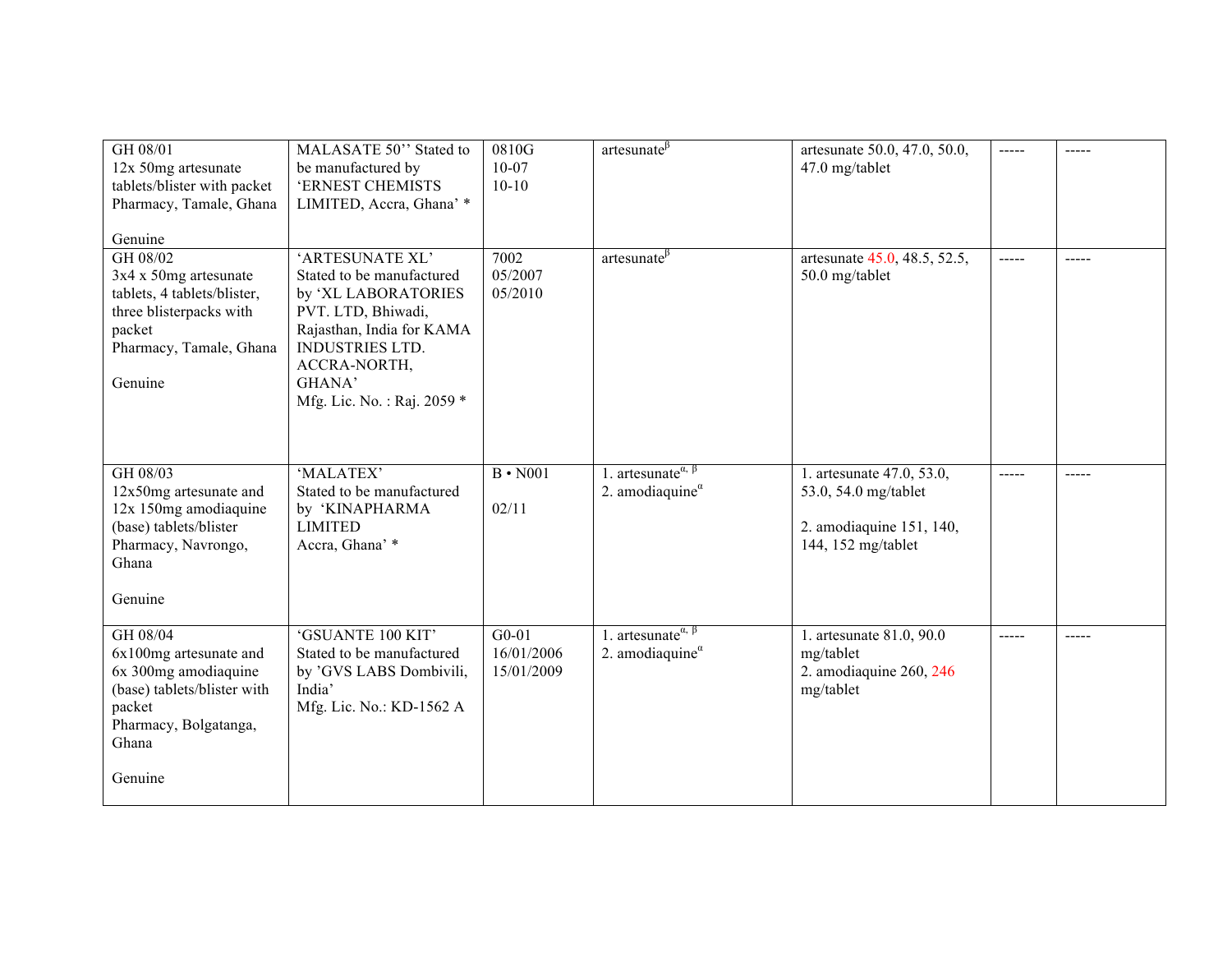| GH 08/05<br>$3x50$ mg artesunate<br>powder sachets and<br>3x150mg amodiaquine<br>powder sachets in packet<br>Pharmacy, Bolgatanga,<br>Ghana<br>Genuine | 'CAMOSUNATE PED'<br>Stated to be manufactured<br>by<br>'DANPONG-ADAMS<br>PHARMACEUTICAL<br><b>INDUSTRY (GHANA)</b><br>LIMITED ACCRA,<br>GHANA' *                                                                          | 0702006<br>02/07<br>02/10                         | 1. artesunate $\beta$<br>2. amodiaquine $\beta$ | 1. artesunate 52.0 mg/tablet<br>2. amodiaquine 131<br>mg/tablet | $\frac{1}{2}$                                                                                                                                                                                                                                                                                                                                                                                                                                                              |           |
|--------------------------------------------------------------------------------------------------------------------------------------------------------|---------------------------------------------------------------------------------------------------------------------------------------------------------------------------------------------------------------------------|---------------------------------------------------|-------------------------------------------------|-----------------------------------------------------------------|----------------------------------------------------------------------------------------------------------------------------------------------------------------------------------------------------------------------------------------------------------------------------------------------------------------------------------------------------------------------------------------------------------------------------------------------------------------------------|-----------|
| GH 08/06<br>6x200mg artesunate<br>tablets/blister with packet<br>Pharmacy, Kumasi, Ghana<br>Genuine                                                    | 'ARTENEX 200'<br>Stated to be manufactured<br>by 'KINAPHARMA<br>LIMITED, Accra, Ghana' *                                                                                                                                  | 007<br><b>SEP 05</b><br><b>SEP 09</b>             | artesunate $\beta$                              | artesunate 173, 212<br>mg/tablet                                | $\frac{1}{2}$                                                                                                                                                                                                                                                                                                                                                                                                                                                              | ------    |
| GH 08/07<br>8x60mg<br>dihydroartemisinin<br>tablets/blister with packet<br>Pharmacy, Kumasi, Ghana<br>Genuine                                          | 'COTECXIN'. Stated to be<br>manufactured by<br>'Jiaxing Nanhu<br>Pharmaceutical Co. Ltd.<br>Jiaxing City, under license<br>of Beijing Holley-Cotec<br>Pharmaceuticals'                                                    | 010106<br>19012006<br>01/2009                     | $dihydroartemisinin\beta$                       | dihydroartemisinin 58.0,<br>13.0 mg/tablet                      | -----                                                                                                                                                                                                                                                                                                                                                                                                                                                                      |           |
| GH 08/08<br>12x50mg artesunate<br>tablets/blister with packet<br>Pharmacy, Kumasi, Ghana<br>Genuine                                                    | 'ACUMAL'<br>Stated to be manufactured<br>by 'JCPL Pharma Pvt. Ltd,<br>Jalgaon for KOJACH<br><b>LIMITED KUMASI-</b><br>GHANA'<br>Mfg. Lic. No. 514<br>For Batch No, Mfd and exp.<br>Date packet states 'See on<br>Strip' * | <b>B/No.ET 504</b><br>DEC.2005<br><b>NOV.2009</b> | $artesunate^{\beta}$                            | artesunate 44.0, 45.0, 45.0,<br>46.0 mg/tablet                  | $\frac{1}{2} \left( \frac{1}{2} \right) \left( \frac{1}{2} \right) \left( \frac{1}{2} \right) \left( \frac{1}{2} \right) \left( \frac{1}{2} \right) \left( \frac{1}{2} \right) \left( \frac{1}{2} \right) \left( \frac{1}{2} \right) \left( \frac{1}{2} \right) \left( \frac{1}{2} \right) \left( \frac{1}{2} \right) \left( \frac{1}{2} \right) \left( \frac{1}{2} \right) \left( \frac{1}{2} \right) \left( \frac{1}{2} \right) \left( \frac{1}{2} \right) \left( \frac$ | $--- - -$ |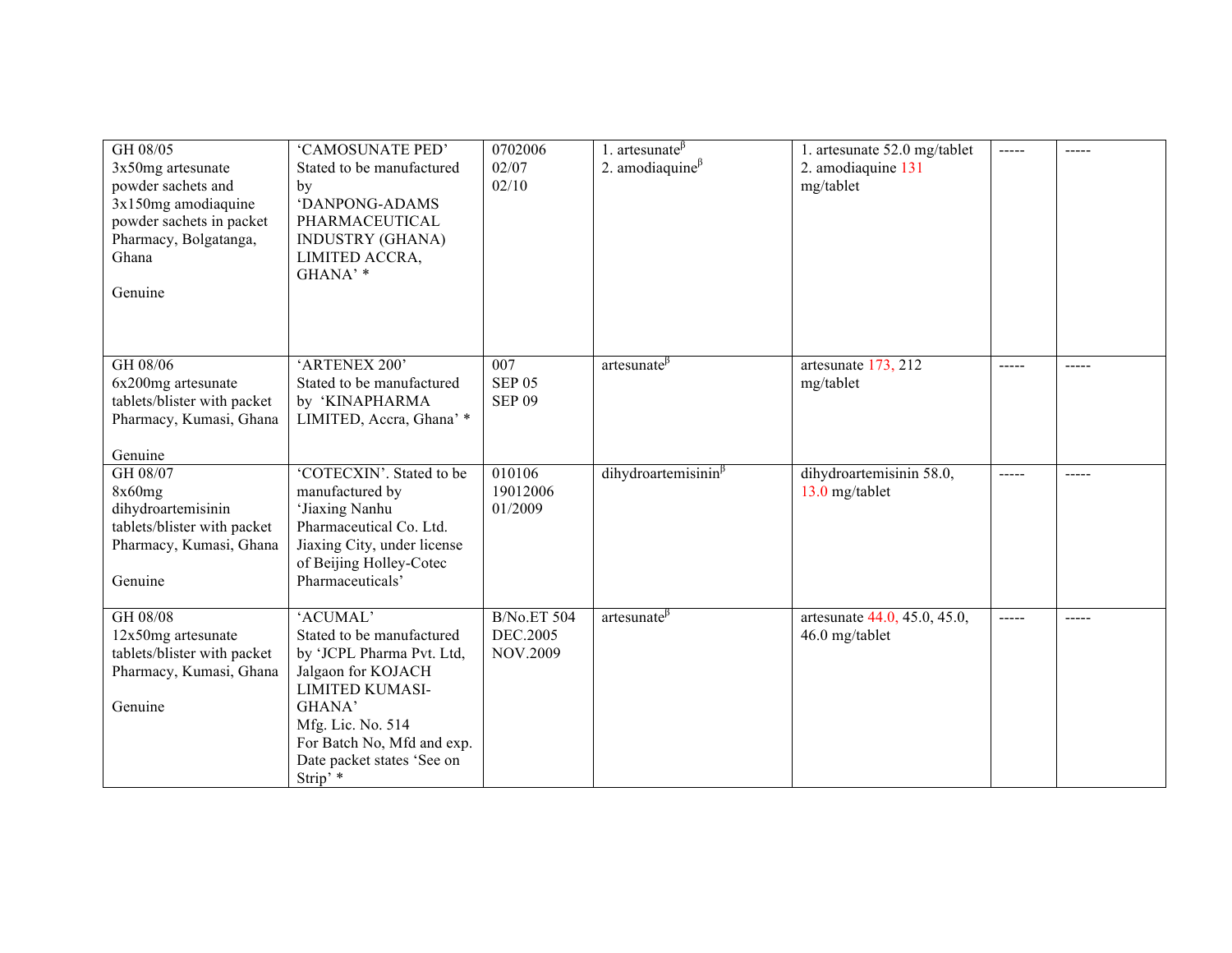| GH 08/09<br>8x60mg<br>dihydroartemisinin<br>tablets/blister with packet<br>Pharmacy, Akisombo,<br>Ghana<br>Genuine                                                   | 'ALAXIN'<br>Stated to be manufactured<br>by 'GVS LABS,<br>Dombivili, INDIA'<br>Mgf. Lic.: KD 1562 A                                                                                                                 | $GO-26$<br>02/01/2007<br>01/01/2010 | $dihydroartemisinin\beta$                       | dihydroartemisinin 63.0,<br>37.0 mg/tablet                                                          | ----- |       |
|----------------------------------------------------------------------------------------------------------------------------------------------------------------------|---------------------------------------------------------------------------------------------------------------------------------------------------------------------------------------------------------------------|-------------------------------------|-------------------------------------------------|-----------------------------------------------------------------------------------------------------|-------|-------|
| GH 08/10<br>12x50mg artesunate<br>tablets/blister with packet<br>Pharmacy, Akisombo,<br>Ghana<br>Genuine                                                             | 'ARTESUNATE'<br>Stated to be manufactured<br>by 'Guilin Pharmaceutical<br>Co. Ltd., Guilin, Guangxi,<br>China'                                                                                                      | 070506<br>05/2007<br>05/2010        | artesunate <sup>p</sup>                         | artesunate 49.0, 50.0, 52.0,<br>53.0 mg/tablet                                                      | ----- | ----- |
| GH 08/11<br>6x100mg artesunate<br>tablets/blister with packet<br>Pharmacy, Hohoe, Ghana<br>Genuine                                                                   | 'GSUNATE FORTE'<br>Stated to be manufactured<br>by 'BLISS GVS PHARMA<br>LTD. Palghar, Maharasthra,<br><b>INDIA</b> '<br>Marketed by: 'TOBINCO<br><b>PHARMACEUTICAS</b><br>LTD. Accra, Ghana'<br>Mfg. Lic. No.: 1040 | $GE-08$<br>08 / 2007<br>07/2010     | artesunate $\beta$                              | artesunate $88.0$ , 100<br>mg/tablet                                                                | ----- | ----- |
| GH 08/12<br>12x50mg white artesunate<br>tablets and $12x153.1mg$<br>amodiaquine (base)<br>yellow tablets/blister with<br>packet<br>Pharmacy, Hohoe, Ghana<br>Genuine | 'GSUNATE 24 KIT'<br>Stated to be manufactured<br>by 'BLISS GVS PHARMA<br>LTD. Palghar, Maharasthra,<br><b>INDIA</b> '<br>Mfg. Lic. No.: 1040                                                                        | $KF-05$<br>12/2007<br>11/2010       | 1. artesunate $\beta$<br>2. amodiaquine $\beta$ | 1. artesunate 42.0, 48.0,<br>51.0, 52.0 mg/tablet<br>2. amodiaquine 137, 156,<br>162, 156 mg/tablet | ----- | ----- |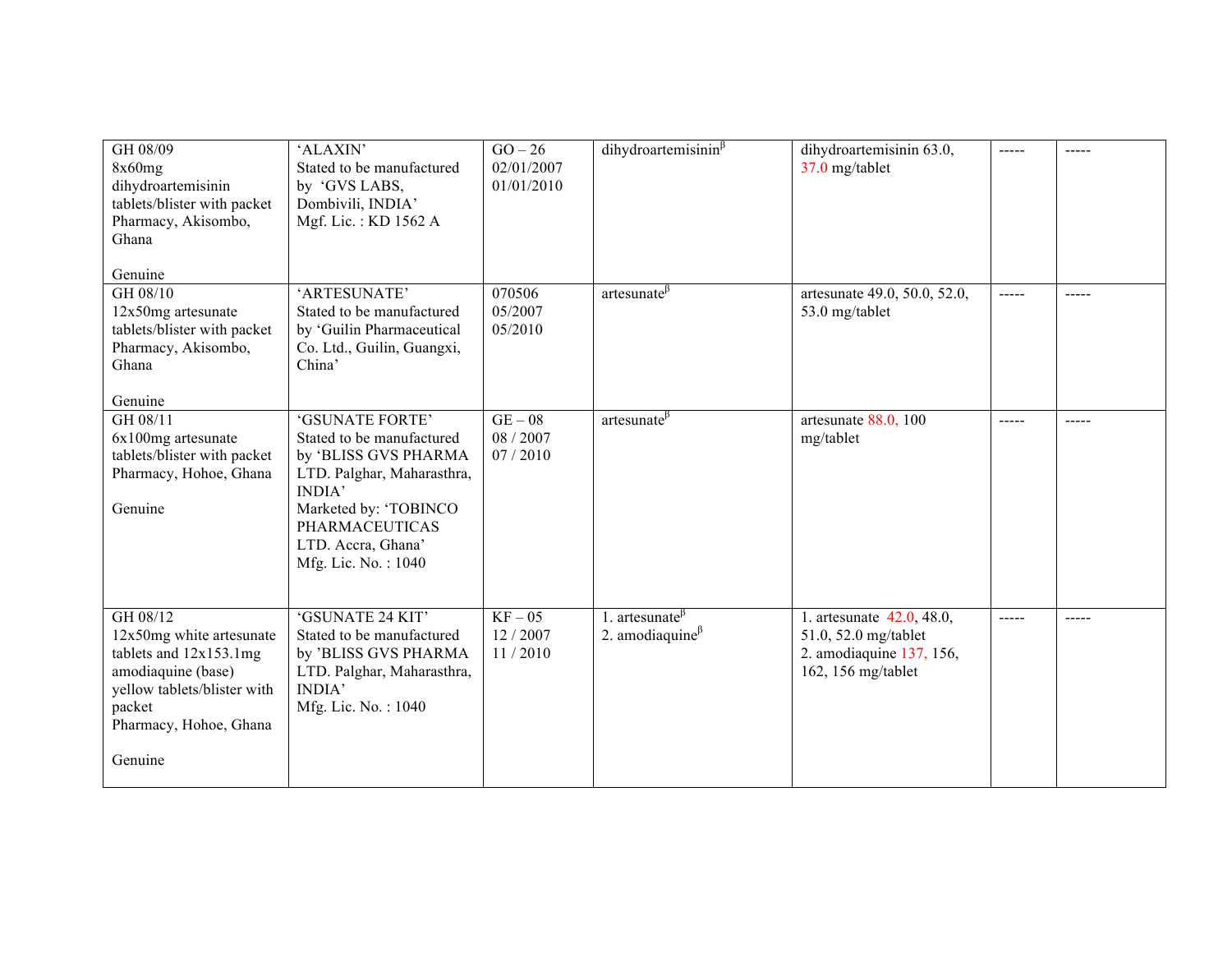| GH 08/13<br>6 Artesunate100mg tablets<br>and 6<br>amodiaquine 300mg<br>tablets/blister with packet<br>Pharmacy, Ho, Ghana<br>Poor quality               | 'AMONATE-400'<br>Stated to be manufactured<br>for 'Pharmanova Limited,<br>Accra, Ghana.<br>Manufactured by: Atlantic<br>Pharmaceuticals Limited<br>Accra, Ghana' *                                                                                | 7004<br>$10-07$<br>$10 - 10$                                                                                                 | 1. artesunate <sup><math>\alpha</math>, <math>\beta</math></sup><br>2. amodiaquine $\alpha$ | 1. artesunate 92.0, 103<br>mg/tablet<br>2. amodiaquine 237, 240<br>mg/tablet | -----    | ----- |
|---------------------------------------------------------------------------------------------------------------------------------------------------------|---------------------------------------------------------------------------------------------------------------------------------------------------------------------------------------------------------------------------------------------------|------------------------------------------------------------------------------------------------------------------------------|---------------------------------------------------------------------------------------------|------------------------------------------------------------------------------|----------|-------|
| GH 08/14<br>co-formulated 8 tablets of<br>dihydroartemisinin 40mg<br>and piperaquine 320mg/<br>blister with packet<br>Pharmacy, Aflao, Ghana<br>Genuine | 'P-ALAXIN'<br>Stated to be manufactured<br>by 'GVC LABS, Dombivili,<br><b>INDIA</b> '<br>Mfg Lic.: KD-1485A<br>Blisterpack M.I.KD.1485A                                                                                                           | Packet<br>Batch No.:<br>$GB-01$<br>Mfg.Date: 08/<br>2005<br>Exp. Date:<br>07/2008<br><b>Blister</b><br>GB.01.08/05.<br>07/08 | dihydroartemisinin,<br>piperaquine, disaccharide                                            | dihydroartemisinin 49.0,<br>21.0 mg/tablet, piperaquine<br>243 mg/tablet     | -----    | ----- |
| GH 08/15<br>12x50mg artesunate<br>tablets/blister with packet<br>Pharmacy, Bremen-<br>Asikuma, Ghana<br>Poor quality                                    | 'LEVER Artesunate'<br>Stated to be manufactured<br>by<br>'ADAMS<br>PHARAMCEUTICAL<br>(ANHUI) CO., LTD.<br>ANHUI, CHINA<br>Division of Sunflower Int'l<br>Group'<br>NAFDAC REG. NO.: 04-<br>5865<br>Marketed by GENEITH<br><b>GLOBAL LIMITED *</b> | 040207<br>02/07<br>01/10                                                                                                     | $artesunate^{\beta}$                                                                        | artesunate 39.0, 43.0, 47.0,<br>47.0 mg/tablet                               | $\cdots$ | ----- |